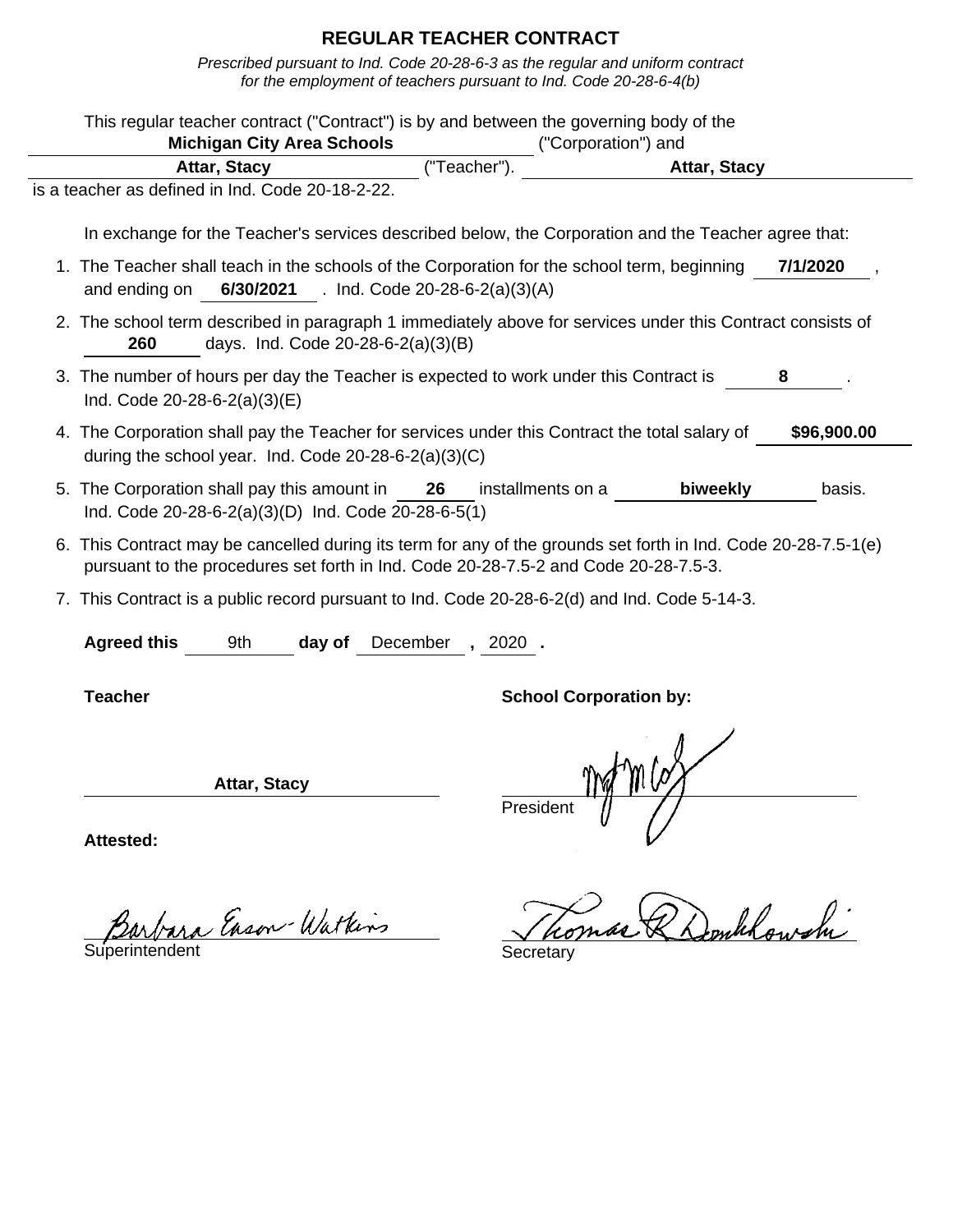Prescribed pursuant to Ind. Code 20-28-6-3 as the regular and uniform contract for the employment of teachers pursuant to Ind. Code 20-28-6-4(b)

| This regular teacher contract ("Contract") is by and between the governing body of the                                                                                                                | <b>Michigan City Area Schools</b> |        |                                          |              | ("Corporation") and           |                                                                                                     |             |
|-------------------------------------------------------------------------------------------------------------------------------------------------------------------------------------------------------|-----------------------------------|--------|------------------------------------------|--------------|-------------------------------|-----------------------------------------------------------------------------------------------------|-------------|
|                                                                                                                                                                                                       | <b>Beglin, Valerie M</b>          |        |                                          | ("Teacher"). |                               | <b>Beglin, Valerie M</b>                                                                            |             |
| is a teacher as defined in Ind. Code 20-18-2-22.                                                                                                                                                      |                                   |        |                                          |              |                               |                                                                                                     |             |
|                                                                                                                                                                                                       |                                   |        |                                          |              |                               | In exchange for the Teacher's services described below, the Corporation and the Teacher agree that: |             |
| 1. The Teacher shall teach in the schools of the Corporation for the school term, beginning<br>and ending on                                                                                          |                                   |        | 6/30/2021 . Ind. Code 20-28-6-2(a)(3)(A) |              |                               |                                                                                                     | 7/1/2020    |
| 2. The school term described in paragraph 1 immediately above for services under this Contract consists of<br>260                                                                                     |                                   |        | days. Ind. Code 20-28-6-2(a)(3)(B)       |              |                               |                                                                                                     |             |
| 3. The number of hours per day the Teacher is expected to work under this Contract is<br>Ind. Code $20-28-6-2(a)(3)(E)$                                                                               |                                   |        |                                          |              |                               |                                                                                                     | 8           |
| 4. The Corporation shall pay the Teacher for services under this Contract the total salary of<br>during the school year. Ind. Code $20-28-6-2(a)(3)(C)$                                               |                                   |        |                                          |              |                               |                                                                                                     | \$77,520.00 |
| 5. The Corporation shall pay this amount in 26 installments on a<br>Ind. Code 20-28-6-2(a)(3)(D) Ind. Code 20-28-6-5(1)                                                                               |                                   |        |                                          |              |                               | biweekly                                                                                            | basis.      |
| 6. This Contract may be cancelled during its term for any of the grounds set forth in Ind. Code 20-28-7.5-1(e)<br>pursuant to the procedures set forth in Ind. Code 20-28-7.5-2 and Code 20-28-7.5-3. |                                   |        |                                          |              |                               |                                                                                                     |             |
| 7. This Contract is a public record pursuant to Ind. Code 20-28-6-2(d) and Ind. Code 5-14-3.                                                                                                          |                                   |        |                                          |              |                               |                                                                                                     |             |
| <b>Agreed this</b>                                                                                                                                                                                    | 9th                               | day of | December, 2020.                          |              |                               |                                                                                                     |             |
| <b>Teacher</b>                                                                                                                                                                                        |                                   |        |                                          |              | <b>School Corporation by:</b> |                                                                                                     |             |
|                                                                                                                                                                                                       | <b>Beglin, Valerie M</b>          |        |                                          | President    |                               |                                                                                                     |             |
| Attested:                                                                                                                                                                                             |                                   |        |                                          |              |                               |                                                                                                     |             |

Barbara Enson-Watkins Jho.

Tomas & Donklowshi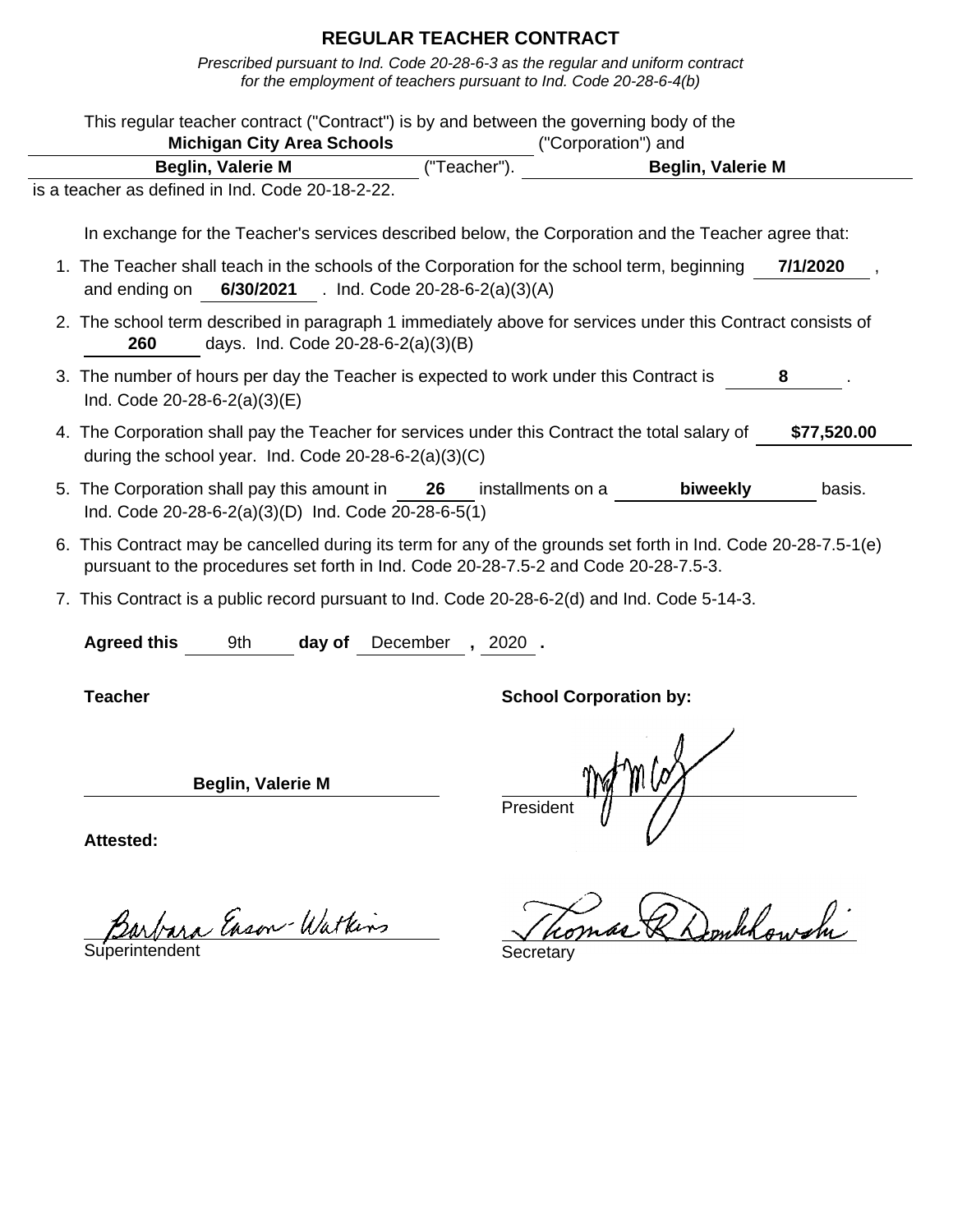Prescribed pursuant to Ind. Code 20-28-6-3 as the regular and uniform contract for the employment of teachers pursuant to Ind. Code 20-28-6-4(b)

| This regular teacher contract ("Contract") is by and between the governing body of the                                                                                                                | <b>Michigan City Area Schools</b>        |             |                   | ("Corporation") and           |             |
|-------------------------------------------------------------------------------------------------------------------------------------------------------------------------------------------------------|------------------------------------------|-------------|-------------------|-------------------------------|-------------|
| Biggs, Justin H                                                                                                                                                                                       |                                          | ("Teacher") |                   | <b>Biggs, Justin H</b>        |             |
| is a teacher as defined in Ind. Code 20-18-2-22.                                                                                                                                                      |                                          |             |                   |                               |             |
| In exchange for the Teacher's services described below, the Corporation and the Teacher agree that:                                                                                                   |                                          |             |                   |                               |             |
| 1. The Teacher shall teach in the schools of the Corporation for the school term, beginning<br>and ending on                                                                                          | 6/30/2021 . Ind. Code 20-28-6-2(a)(3)(A) |             |                   |                               | 7/17/2020   |
| 2. The school term described in paragraph 1 immediately above for services under this Contract consists of<br>230                                                                                     | days. Ind. Code 20-28-6-2(a)(3)(B)       |             |                   |                               |             |
| 3. The number of hours per day the Teacher is expected to work under this Contract is<br>Ind. Code 20-28-6-2(a)(3)(E)                                                                                 |                                          |             |                   |                               | 8           |
| 4. The Corporation shall pay the Teacher for services under this Contract the total salary of<br>during the school year. Ind. Code 20-28-6-2(a)(3)(C)                                                 |                                          |             |                   |                               | \$94,377.00 |
| 5. The Corporation shall pay this amount in 26<br>Ind. Code 20-28-6-2(a)(3)(D) Ind. Code 20-28-6-5(1)                                                                                                 |                                          |             | installments on a | biweekly                      | basis.      |
| 6. This Contract may be cancelled during its term for any of the grounds set forth in Ind. Code 20-28-7.5-1(e)<br>pursuant to the procedures set forth in Ind. Code 20-28-7.5-2 and Code 20-28-7.5-3. |                                          |             |                   |                               |             |
| 7. This Contract is a public record pursuant to Ind. Code 20-28-6-2(d) and Ind. Code 5-14-3.                                                                                                          |                                          |             |                   |                               |             |
| <b>Agreed this</b><br>9th                                                                                                                                                                             | day of                                   | December    | $, 2020$ .        |                               |             |
| <b>Teacher</b>                                                                                                                                                                                        |                                          |             |                   | <b>School Corporation by:</b> |             |
| <b>Biggs, Justin H</b>                                                                                                                                                                                |                                          |             | President         |                               |             |
| <b>Attested:</b>                                                                                                                                                                                      |                                          |             |                   |                               |             |

Tomas & Donklowshi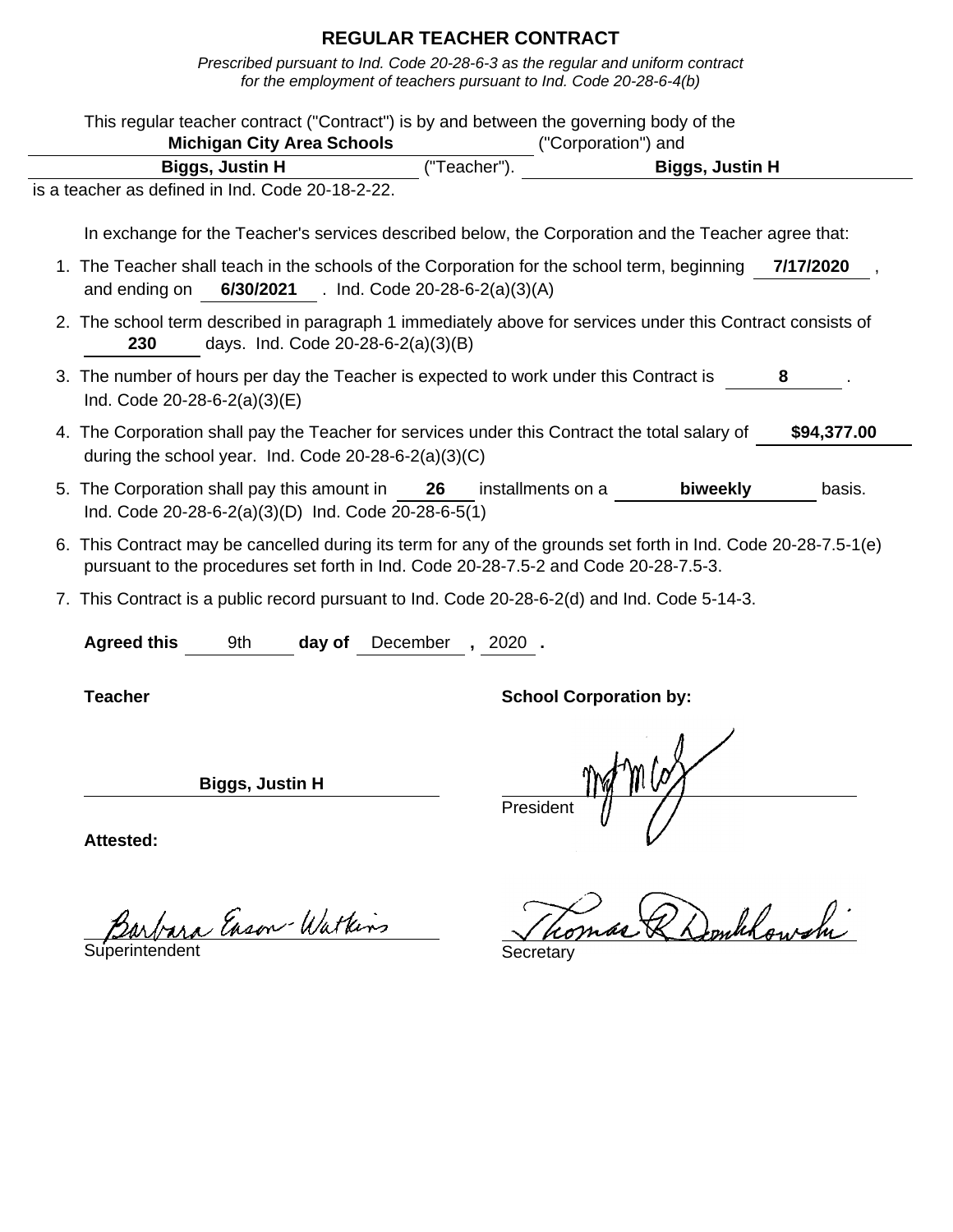| This regular teacher contract ("Contract") is by and between the governing body of the                                                                                                                | <b>Michigan City Area Schools</b> |                                          |             | ("Corporation") and           |                                                                                                     |              |
|-------------------------------------------------------------------------------------------------------------------------------------------------------------------------------------------------------|-----------------------------------|------------------------------------------|-------------|-------------------------------|-----------------------------------------------------------------------------------------------------|--------------|
|                                                                                                                                                                                                       | <b>Bildhauser, Cathy</b>          |                                          | ("Teacher") |                               | <b>Bildhauser, Cathy</b>                                                                            |              |
| is a teacher as defined in Ind. Code 20-18-2-22.                                                                                                                                                      |                                   |                                          |             |                               |                                                                                                     |              |
|                                                                                                                                                                                                       |                                   |                                          |             |                               |                                                                                                     |              |
|                                                                                                                                                                                                       |                                   |                                          |             |                               | In exchange for the Teacher's services described below, the Corporation and the Teacher agree that: |              |
| 1. The Teacher shall teach in the schools of the Corporation for the school term, beginning<br>and ending on                                                                                          |                                   | 6/30/2021 . Ind. Code 20-28-6-2(a)(3)(A) |             |                               |                                                                                                     | 7/1/2020     |
| 2. The school term described in paragraph 1 immediately above for services under this Contract consists of<br>260                                                                                     |                                   | days. Ind. Code 20-28-6-2(a)(3)(B)       |             |                               |                                                                                                     |              |
| 3. The number of hours per day the Teacher is expected to work under this Contract is<br>Ind. Code 20-28-6-2(a)(3)(E)                                                                                 |                                   |                                          |             |                               |                                                                                                     | 8            |
| 4. The Corporation shall pay the Teacher for services under this Contract the total salary of<br>during the school year. Ind. Code 20-28-6-2(a)(3)(C)                                                 |                                   |                                          |             |                               |                                                                                                     | \$107,140.80 |
| 5. The Corporation shall pay this amount in 26<br>Ind. Code 20-28-6-2(a)(3)(D) Ind. Code 20-28-6-5(1)                                                                                                 |                                   |                                          |             | installments on a             | biweekly                                                                                            | basis.       |
| 6. This Contract may be cancelled during its term for any of the grounds set forth in Ind. Code 20-28-7.5-1(e)<br>pursuant to the procedures set forth in Ind. Code 20-28-7.5-2 and Code 20-28-7.5-3. |                                   |                                          |             |                               |                                                                                                     |              |
| 7. This Contract is a public record pursuant to Ind. Code 20-28-6-2(d) and Ind. Code 5-14-3.                                                                                                          |                                   |                                          |             |                               |                                                                                                     |              |
| <b>Agreed this</b>                                                                                                                                                                                    | 9th                               | day of December, 2020.                   |             |                               |                                                                                                     |              |
| <b>Teacher</b>                                                                                                                                                                                        |                                   |                                          |             | <b>School Corporation by:</b> |                                                                                                     |              |
|                                                                                                                                                                                                       | <b>Bildhauser, Cathy</b>          |                                          | President   |                               |                                                                                                     |              |
| <b>Attested:</b>                                                                                                                                                                                      |                                   |                                          |             |                               |                                                                                                     |              |

Barbara Enson-Watkins Thomas R Domblowshi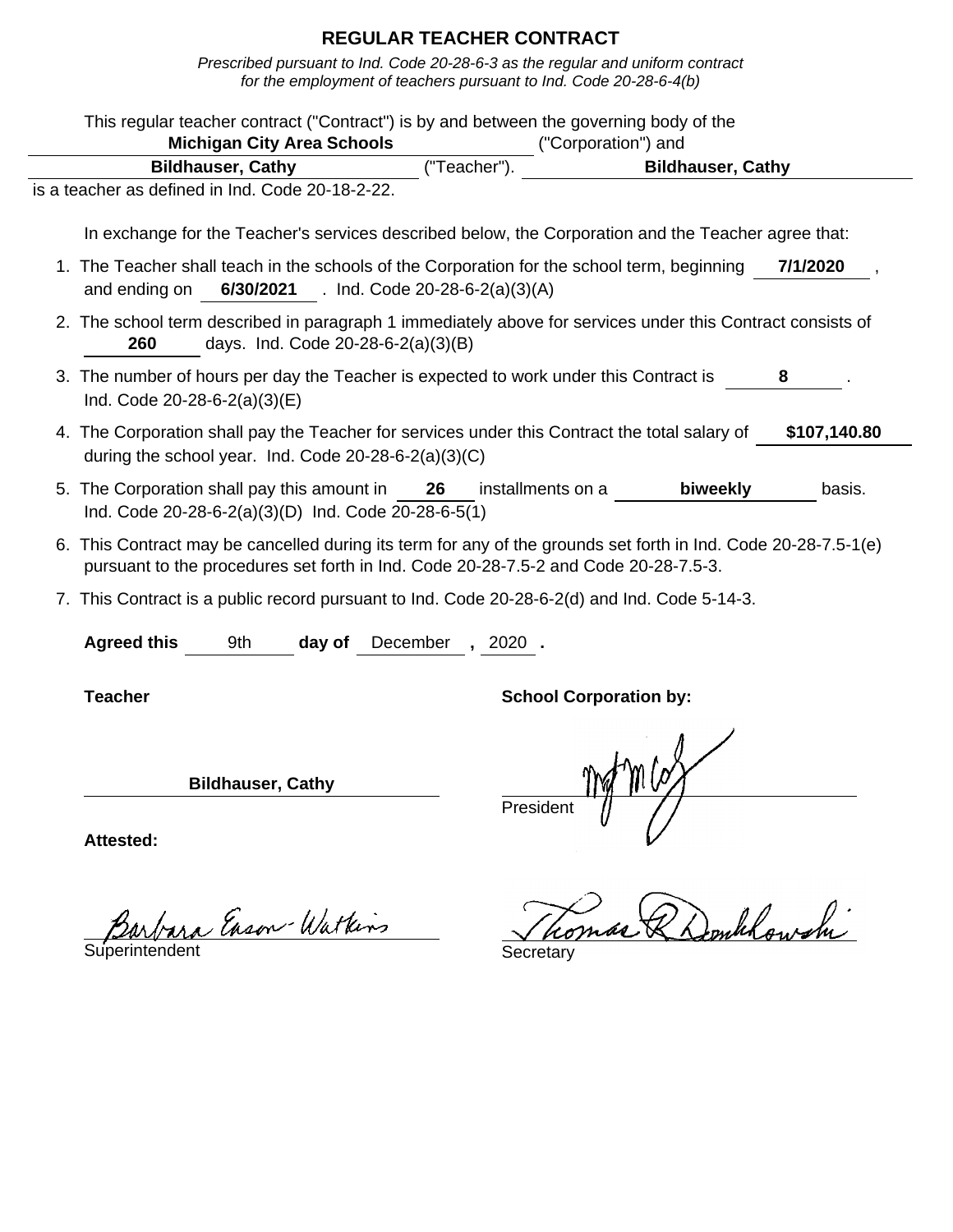|                    | This regular teacher contract ("Contract") is by and between the governing body of the<br><b>Michigan City Area Schools</b>                                                                           |                 | ("Corporation") and           |            |             |
|--------------------|-------------------------------------------------------------------------------------------------------------------------------------------------------------------------------------------------------|-----------------|-------------------------------|------------|-------------|
|                    | Boyd, John                                                                                                                                                                                            | ("Teacher").    |                               | Boyd, John |             |
|                    | is a teacher as defined in Ind. Code 20-18-2-22.                                                                                                                                                      |                 |                               |            |             |
|                    | In exchange for the Teacher's services described below, the Corporation and the Teacher agree that:                                                                                                   |                 |                               |            |             |
| and ending on      | 1. The Teacher shall teach in the schools of the Corporation for the school term, beginning<br>6/30/2020 . Ind. Code 20-28-6-2(a)(3)(A)                                                               |                 |                               |            | 7/1/2019    |
| 215                | 2. The school term described in paragraph 1 immediately above for services under this Contract consists of<br>days. Ind. Code 20-28-6-2(a)(3)(B)                                                      |                 |                               |            |             |
|                    | 3. The number of hours per day the Teacher is expected to work under this Contract is<br>Ind. Code $20-28-6-2(a)(3)(E)$                                                                               |                 |                               |            | N/A         |
|                    | 4. The Corporation shall pay the Teacher for services under this Contract the total salary of<br>during the school year. Ind. Code 20-28-6-2(a)(3)(C)                                                 |                 |                               |            | \$83,919.00 |
|                    | 5. The Corporation shall pay this amount in 26<br>Ind. Code 20-28-6-2(a)(3)(D) Ind. Code 20-28-6-5(1)                                                                                                 |                 | installments on a             | biweekly   | basis.      |
|                    | 6. This Contract may be cancelled during its term for any of the grounds set forth in Ind. Code 20-28-7.5-1(e)<br>pursuant to the procedures set forth in Ind. Code 20-28-7.5-2 and Code 20-28-7.5-3. |                 |                               |            |             |
|                    | 7. This Contract is a public record pursuant to Ind. Code 20-28-6-2(d) and Ind. Code 5-14-3.                                                                                                          |                 |                               |            |             |
| <b>Agreed this</b> | 9th<br>day of                                                                                                                                                                                         | December, 2020. |                               |            |             |
|                    |                                                                                                                                                                                                       |                 |                               |            |             |
| <b>Teacher</b>     |                                                                                                                                                                                                       |                 | <b>School Corporation by:</b> |            |             |
|                    | Boyd, John                                                                                                                                                                                            |                 | Presiden                      |            |             |

Barbara Enson-Watkins Thomas R Domblowshi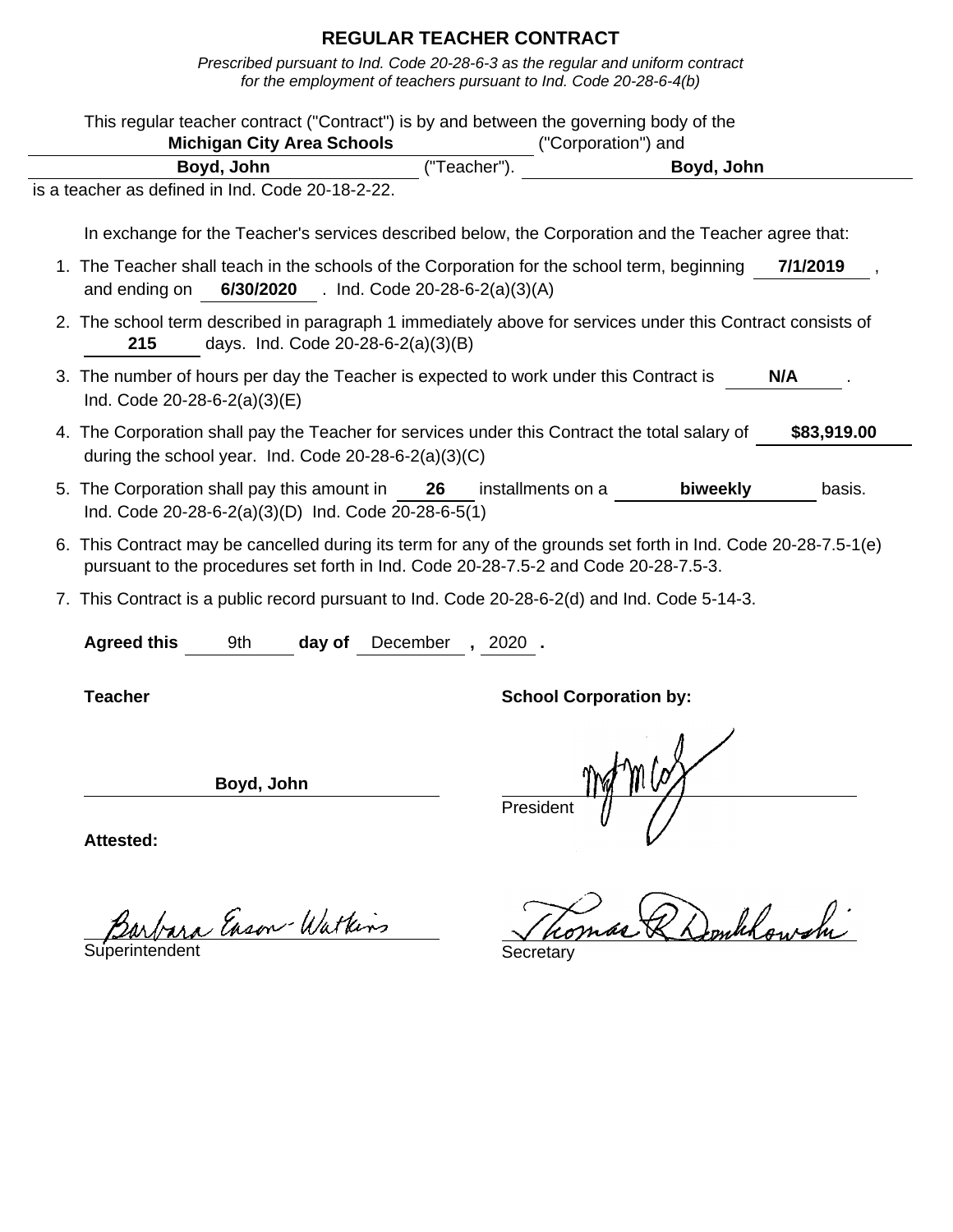| This regular teacher contract ("Contract") is by and between the governing body of the                                                                                                                |                                          |                   |                               |              |
|-------------------------------------------------------------------------------------------------------------------------------------------------------------------------------------------------------|------------------------------------------|-------------------|-------------------------------|--------------|
| <b>Michigan City Area Schools</b>                                                                                                                                                                     |                                          |                   | ("Corporation") and           |              |
| Emshwiller, Lisa                                                                                                                                                                                      |                                          | ("Teacher").      | Emshwiller, Lisa              |              |
| is a teacher as defined in Ind. Code 20-18-2-22.                                                                                                                                                      |                                          |                   |                               |              |
| In exchange for the Teacher's services described below, the Corporation and the Teacher agree that:                                                                                                   |                                          |                   |                               |              |
| 1. The Teacher shall teach in the schools of the Corporation for the school term, beginning<br>and ending on                                                                                          | 6/30/2020 . Ind. Code 20-28-6-2(a)(3)(A) |                   |                               | 7/1/2019     |
| 2. The school term described in paragraph 1 immediately above for services under this Contract consists of<br>230                                                                                     | days. Ind. Code 20-28-6-2(a)(3)(B)       |                   |                               |              |
| 3. The number of hours per day the Teacher is expected to work under this Contract is<br>Ind. Code $20-28-6-2(a)(3)(E)$                                                                               |                                          |                   |                               |              |
| 4. The Corporation shall pay the Teacher for services under this Contract the total salary of<br>during the school year. Ind. Code $20-28-6-2(a)(3)(C)$                                               |                                          |                   |                               | \$102,000.00 |
| 5. The Corporation shall pay this amount in 26<br>Ind. Code 20-28-6-2(a)(3)(D) Ind. Code 20-28-6-5(1)                                                                                                 |                                          | installments on a | biweekly                      | basis.       |
| 6. This Contract may be cancelled during its term for any of the grounds set forth in Ind. Code 20-28-7.5-1(e)<br>pursuant to the procedures set forth in Ind. Code 20-28-7.5-2 and Code 20-28-7.5-3. |                                          |                   |                               |              |
| 7. This Contract is a public record pursuant to Ind. Code 20-28-6-2(d) and Ind. Code 5-14-3.                                                                                                          |                                          |                   |                               |              |
| <b>Agreed this</b><br>9th                                                                                                                                                                             | day of                                   | December, 2020.   |                               |              |
| <b>Teacher</b>                                                                                                                                                                                        |                                          |                   | <b>School Corporation by:</b> |              |
| <b>Emshwiller, Lisa</b>                                                                                                                                                                               |                                          | President         | $t$ m (og                     |              |
| <b>Attested:</b>                                                                                                                                                                                      |                                          |                   |                               |              |

Barbara Enson-Watkins Thomas R Domblowshi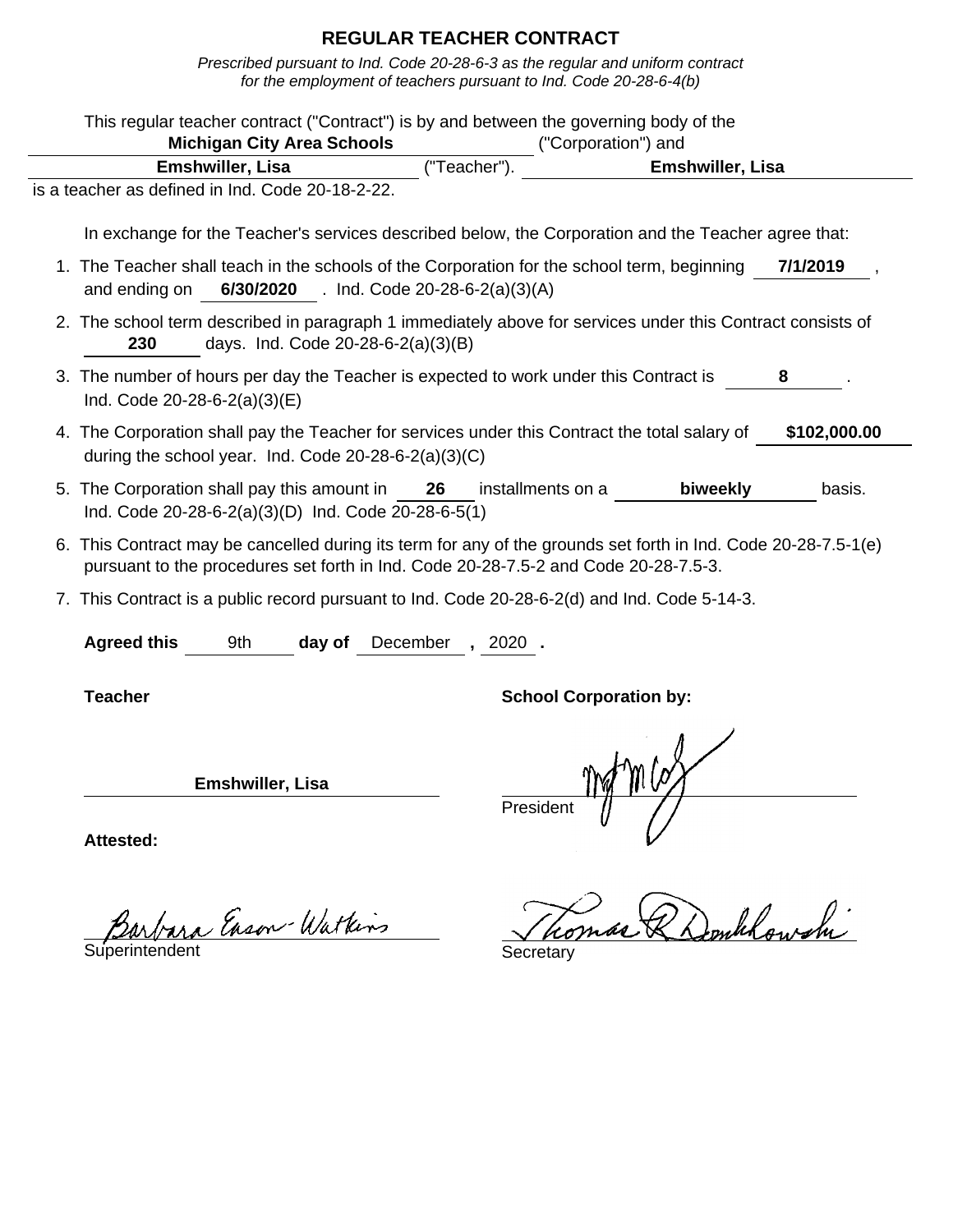|                                |                                                                                                       |          |                   | This regular teacher contract ("Contract") is by and between the governing body of the                         |              |
|--------------------------------|-------------------------------------------------------------------------------------------------------|----------|-------------------|----------------------------------------------------------------------------------------------------------------|--------------|
|                                | <b>Michigan City Area Schools</b>                                                                     |          |                   | ("Corporation") and                                                                                            |              |
|                                | Fregien, Julie A                                                                                      |          | ("Teacher")       | <b>Fregien, Julie A</b>                                                                                        |              |
|                                | is a teacher as defined in Ind. Code 20-18-2-22.                                                      |          |                   |                                                                                                                |              |
|                                |                                                                                                       |          |                   | In exchange for the Teacher's services described below, the Corporation and the Teacher agree that:            |              |
|                                |                                                                                                       |          |                   | 1. The Teacher shall teach in the schools of the Corporation for the school term, beginning                    | 7/1/2019     |
| and ending on                  | 6/30/2022 . Ind. Code 20-28-6-2(a)(3)(A)                                                              |          |                   |                                                                                                                |              |
| 230                            | days. Ind. Code 20-28-6-2(a)(3)(B)                                                                    |          |                   | 2. The school term described in paragraph 1 immediately above for services under this Contract consists of     |              |
| Ind. Code $20-28-6-2(a)(3)(E)$ | 3. The number of hours per day the Teacher is expected to work under this Contract is                 |          |                   |                                                                                                                | N/A          |
|                                | during the school year. Ind. Code $20-28-6-2(a)(3)(C)$                                                |          |                   | 4. The Corporation shall pay the Teacher for services under this Contract the total salary of                  | \$102,000.00 |
|                                | 5. The Corporation shall pay this amount in 26<br>Ind. Code 20-28-6-2(a)(3)(D) Ind. Code 20-28-6-5(1) |          | installments on a | biweekly                                                                                                       | basis.       |
|                                | pursuant to the procedures set forth in Ind. Code 20-28-7.5-2 and Code 20-28-7.5-3.                   |          |                   | 6. This Contract may be cancelled during its term for any of the grounds set forth in Ind. Code 20-28-7.5-1(e) |              |
|                                |                                                                                                       |          |                   | 7. This Contract is a public record pursuant to Ind. Code 20-28-6-2(d) and Ind. Code 5-14-3.                   |              |
| <b>Agreed this</b>             | 9th<br>day of                                                                                         | December | $, 2020$ .        |                                                                                                                |              |
| <b>Teacher</b>                 |                                                                                                       |          |                   | <b>School Corporation by:</b>                                                                                  |              |
|                                | Fregien, Julie A                                                                                      |          | Presiden          |                                                                                                                |              |
| <b>Attested:</b>               |                                                                                                       |          |                   |                                                                                                                |              |

Barbara Enson-Watkins Thomas R Domblowshi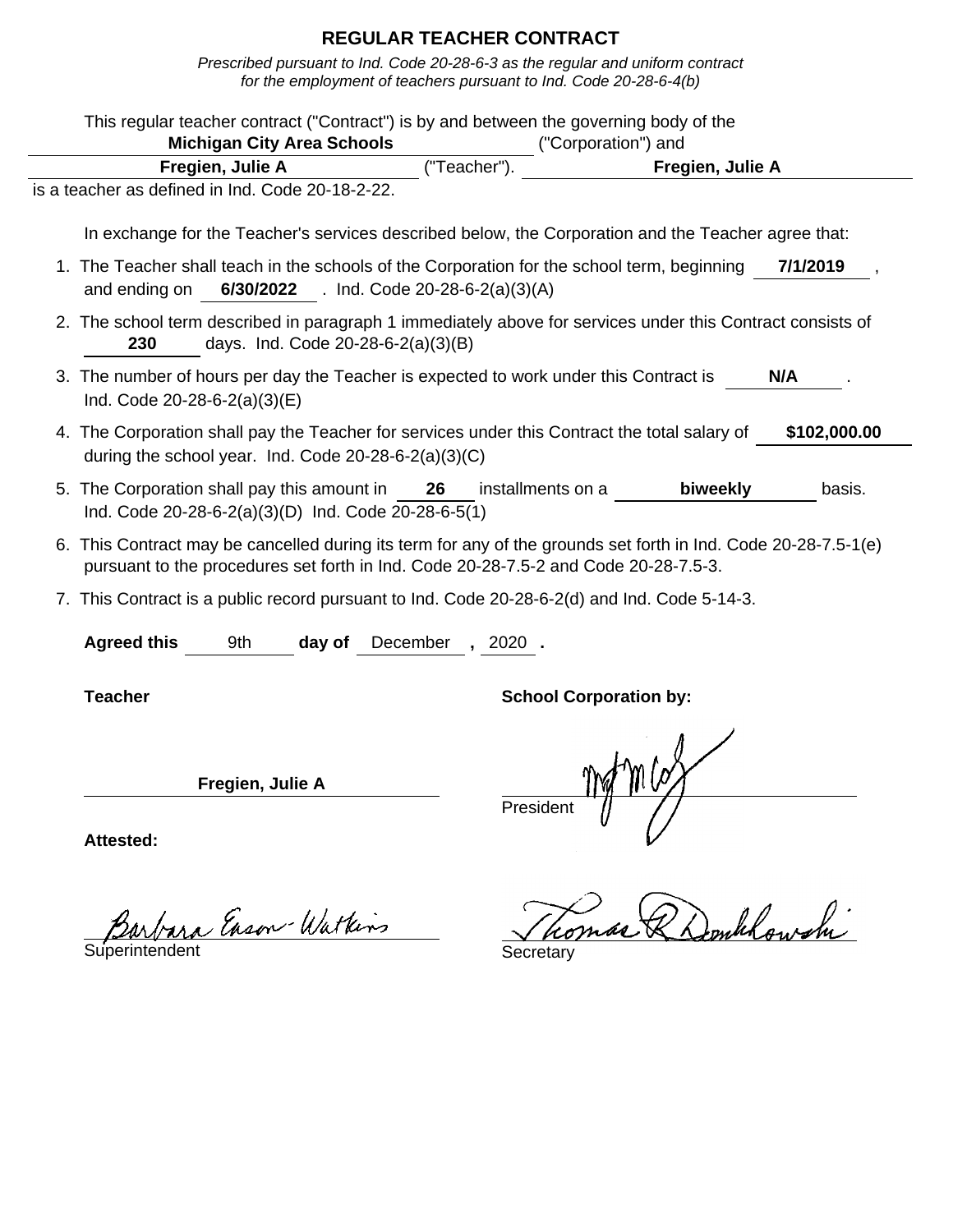Prescribed pursuant to Ind. Code 20-28-6-3 as the regular and uniform contract for the employment of teachers pursuant to Ind. Code 20-28-6-4(b)

| This regular teacher contract ("Contract") is by and between the governing body of the                                                                                                                |                    |                                          |                               |             |
|-------------------------------------------------------------------------------------------------------------------------------------------------------------------------------------------------------|--------------------|------------------------------------------|-------------------------------|-------------|
| <b>Michigan City Area Schools</b>                                                                                                                                                                     |                    |                                          | ("Corporation") and           |             |
| <b>Greene, Frederick L</b>                                                                                                                                                                            |                    | ("Teacher")                              | Greene, Frederick L           |             |
| is a teacher as defined in Ind. Code 20-18-2-22.                                                                                                                                                      |                    |                                          |                               |             |
| In exchange for the Teacher's services described below, the Corporation and the Teacher agree that:                                                                                                   |                    |                                          |                               |             |
| 1. The Teacher shall teach in the schools of the Corporation for the school term, beginning<br>and ending on                                                                                          |                    | 6/30/2020 . Ind. Code 20-28-6-2(a)(3)(A) |                               | 7/1/2019    |
| 2. The school term described in paragraph 1 immediately above for services under this Contract consists of<br>days. Ind. Code 20-28-6-2(a)(3)(B)<br>230                                               |                    |                                          |                               |             |
| 3. The number of hours per day the Teacher is expected to work under this Contract is<br>Ind. Code $20-28-6-2(a)(3)(E)$                                                                               |                    |                                          |                               | N/A         |
| 4. The Corporation shall pay the Teacher for services under this Contract the total salary of<br>during the school year. Ind. Code $20-28-6-2(a)(3)(C)$                                               |                    |                                          |                               | \$93,965.00 |
| 5. The Corporation shall pay this amount in<br>Ind. Code 20-28-6-2(a)(3)(D) Ind. Code 20-28-6-5(1)                                                                                                    |                    | 26<br>installments on a                  | biweekly                      | basis.      |
| 6. This Contract may be cancelled during its term for any of the grounds set forth in Ind. Code 20-28-7.5-1(e)<br>pursuant to the procedures set forth in Ind. Code 20-28-7.5-2 and Code 20-28-7.5-3. |                    |                                          |                               |             |
| 7. This Contract is a public record pursuant to Ind. Code 20-28-6-2(d) and Ind. Code 5-14-3.                                                                                                          |                    |                                          |                               |             |
| <b>Agreed this</b><br>9th                                                                                                                                                                             | December<br>day of | $, 2020$ .                               |                               |             |
| <b>Teacher</b>                                                                                                                                                                                        |                    |                                          | <b>School Corporation by:</b> |             |
| <b>Greene, Frederick L</b>                                                                                                                                                                            |                    | Presiden                                 |                               |             |
| Attested:                                                                                                                                                                                             |                    |                                          |                               |             |

Barbara Enson-Watkins Secretary

Tomas & Donklowshi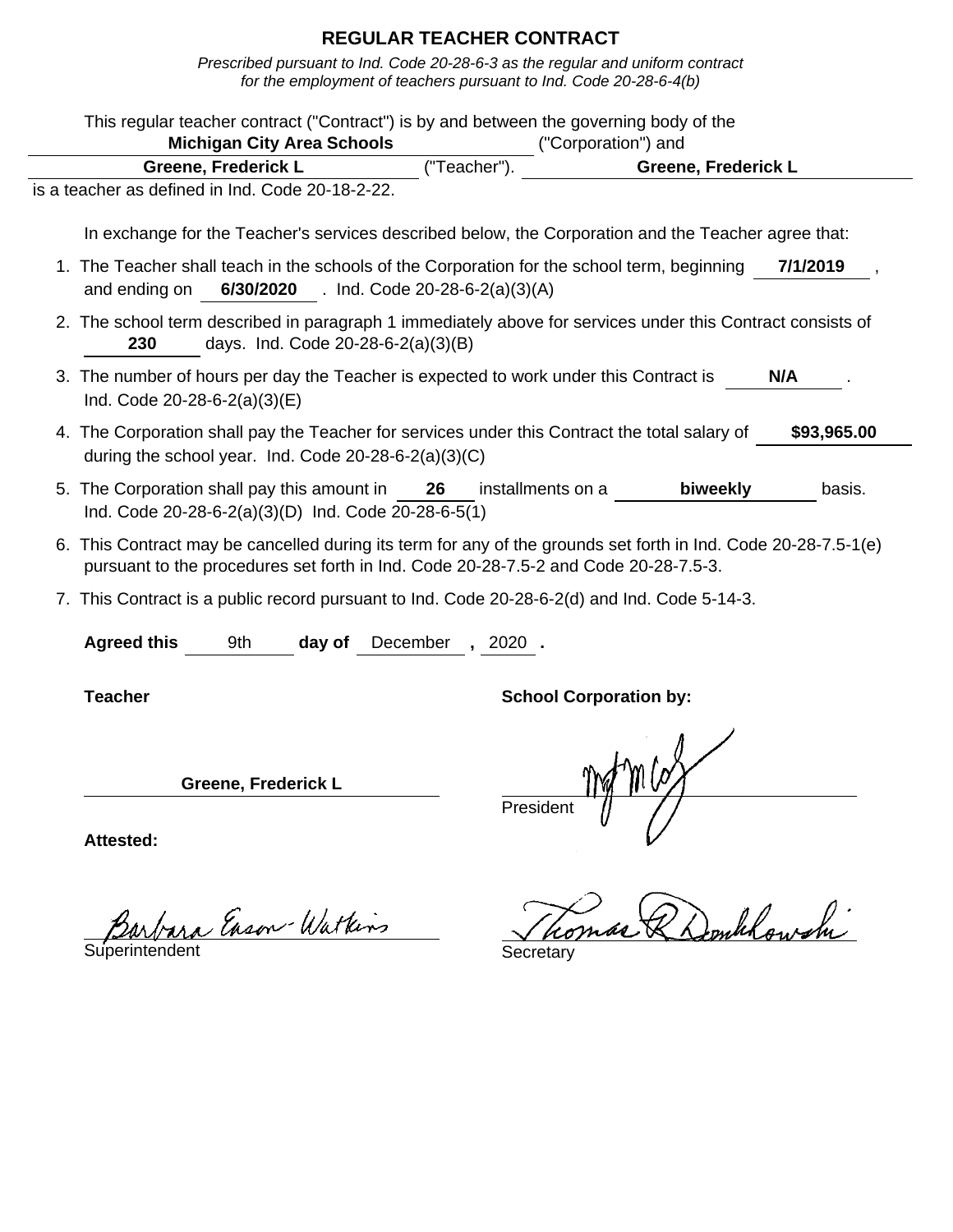Prescribed pursuant to Ind. Code 20-28-6-3 as the regular and uniform contract for the employment of teachers pursuant to Ind. Code 20-28-6-4(b)

| This regular teacher contract ("Contract") is by and between the governing body of the<br><b>Michigan City Area Schools</b>                                                                           |                                          |             | ("Corporation") and           |                    |             |
|-------------------------------------------------------------------------------------------------------------------------------------------------------------------------------------------------------|------------------------------------------|-------------|-------------------------------|--------------------|-------------|
| Hendricks, Sarah M                                                                                                                                                                                    |                                          | ("Teacher") |                               | Hendricks, Sarah M |             |
| is a teacher as defined in Ind. Code 20-18-2-22.                                                                                                                                                      |                                          |             |                               |                    |             |
| In exchange for the Teacher's services described below, the Corporation and the Teacher agree that:                                                                                                   |                                          |             |                               |                    |             |
| 1. The Teacher shall teach in the schools of the Corporation for the school term, beginning<br>and ending on                                                                                          | 6/30/2020 . Ind. Code 20-28-6-2(a)(3)(A) |             |                               |                    | 7/1/2020    |
| 2. The school term described in paragraph 1 immediately above for services under this Contract consists of<br>days. Ind. Code 20-28-6-2(a)(3)(B)<br>230                                               |                                          |             |                               |                    |             |
| 3. The number of hours per day the Teacher is expected to work under this Contract is<br>Ind. Code 20-28-6-2(a)(3)(E)                                                                                 |                                          |             |                               |                    | 8           |
| 4. The Corporation shall pay the Teacher for services under this Contract the total salary of<br>during the school year. Ind. Code 20-28-6-2(a)(3)(C)                                                 |                                          |             |                               |                    | \$80,500.00 |
| 5. The Corporation shall pay this amount in<br>Ind. Code 20-28-6-2(a)(3)(D) Ind. Code 20-28-6-5(1)                                                                                                    |                                          | 26          | installments on a             | biweekly           | basis.      |
| 6. This Contract may be cancelled during its term for any of the grounds set forth in Ind. Code 20-28-7.5-1(e)<br>pursuant to the procedures set forth in Ind. Code 20-28-7.5-2 and Code 20-28-7.5-3. |                                          |             |                               |                    |             |
| 7. This Contract is a public record pursuant to Ind. Code 20-28-6-2(d) and Ind. Code 5-14-3.                                                                                                          |                                          |             |                               |                    |             |
| <b>Agreed this</b><br>9th                                                                                                                                                                             | December<br>day of                       | $, 2020$ .  |                               |                    |             |
| <b>Teacher</b>                                                                                                                                                                                        |                                          |             | <b>School Corporation by:</b> |                    |             |
| Hendricks, Sarah M                                                                                                                                                                                    |                                          |             | Presiden                      |                    |             |
| Attactad.                                                                                                                                                                                             |                                          |             |                               |                    |             |

Barbara Eason-Watkins Thomas R Donklowshi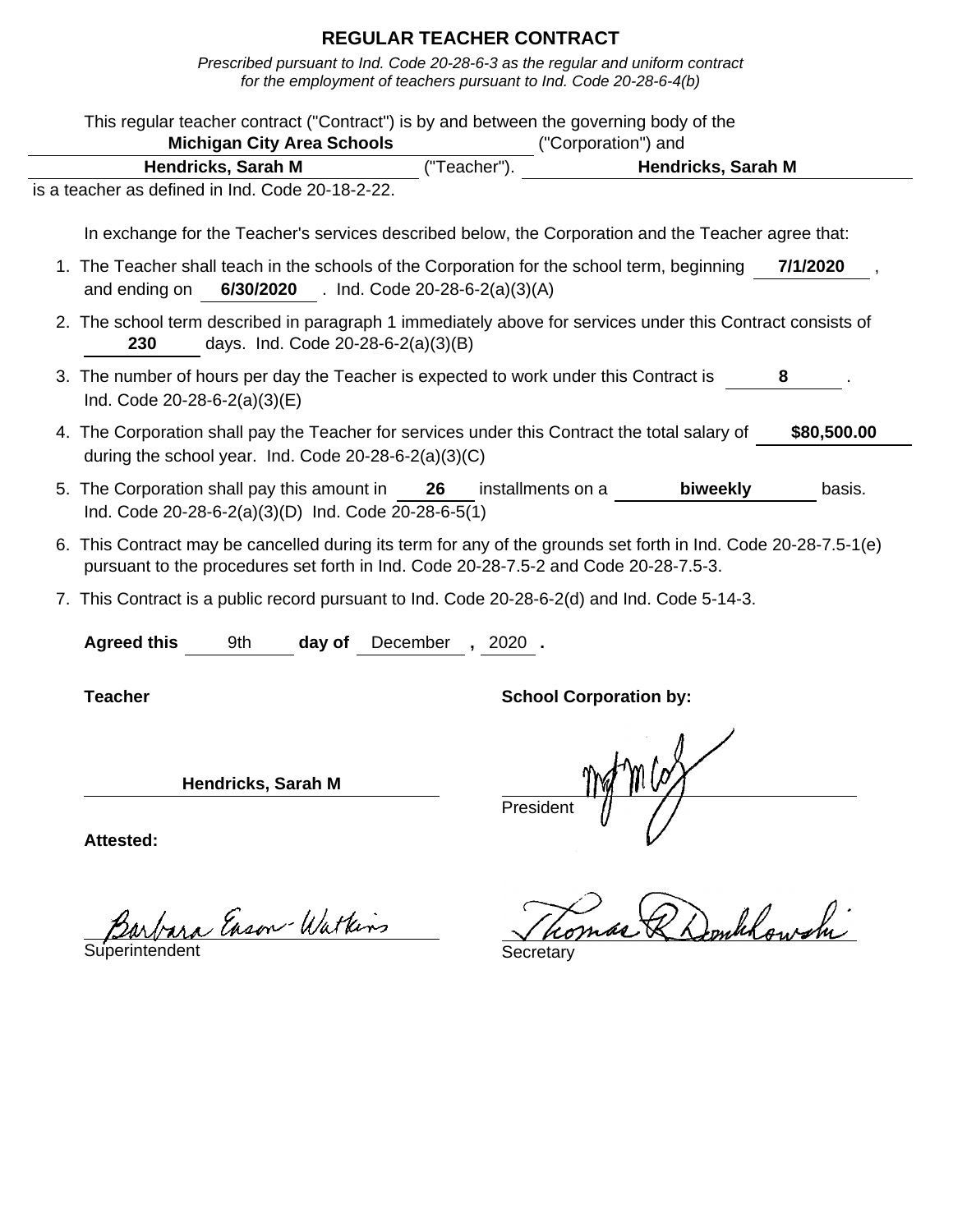Prescribed pursuant to Ind. Code 20-28-6-3 as the regular and uniform contract for the employment of teachers pursuant to Ind. Code 20-28-6-4(b)

|                                                                                                                       | <b>Michigan City Area Schools</b>        |             |                   | This regular teacher contract ("Contract") is by and between the governing body of the<br>("Corporation") and  |             |
|-----------------------------------------------------------------------------------------------------------------------|------------------------------------------|-------------|-------------------|----------------------------------------------------------------------------------------------------------------|-------------|
| Huber, Zachary A                                                                                                      |                                          | ("Teacher") |                   | Huber, Zachary A                                                                                               |             |
| is a teacher as defined in Ind. Code 20-18-2-22.                                                                      |                                          |             |                   |                                                                                                                |             |
|                                                                                                                       |                                          |             |                   | In exchange for the Teacher's services described below, the Corporation and the Teacher agree that:            |             |
| and ending on                                                                                                         | 6/30/2020 . Ind. Code 20-28-6-2(a)(3)(A) |             |                   | 1. The Teacher shall teach in the schools of the Corporation for the school term, beginning                    | 7/1/2019    |
| 230                                                                                                                   | days. Ind. Code 20-28-6-2(a)(3)(B)       |             |                   | 2. The school term described in paragraph 1 immediately above for services under this Contract consists of     |             |
| 3. The number of hours per day the Teacher is expected to work under this Contract is<br>Ind. Code 20-28-6-2(a)(3)(E) |                                          |             |                   |                                                                                                                | 8           |
| during the school year. Ind. Code 20-28-6-2(a)(3)(C)                                                                  |                                          |             |                   | 4. The Corporation shall pay the Teacher for services under this Contract the total salary of                  | \$93,000.00 |
| 5. The Corporation shall pay this amount in<br>Ind. Code 20-28-6-2(a)(3)(D) Ind. Code 20-28-6-5(1)                    |                                          | 26          | installments on a | biweekly                                                                                                       | basis.      |
| pursuant to the procedures set forth in Ind. Code 20-28-7.5-2 and Code 20-28-7.5-3.                                   |                                          |             |                   | 6. This Contract may be cancelled during its term for any of the grounds set forth in Ind. Code 20-28-7.5-1(e) |             |
|                                                                                                                       |                                          |             |                   | 7. This Contract is a public record pursuant to Ind. Code 20-28-6-2(d) and Ind. Code 5-14-3.                   |             |
| <b>Agreed this</b><br>9th                                                                                             | day of                                   | December    | $, 2020$ .        |                                                                                                                |             |
| <b>Teacher</b>                                                                                                        |                                          |             |                   | <b>School Corporation by:</b>                                                                                  |             |
|                                                                                                                       | Huber, Zachary A                         |             | Presiden          |                                                                                                                |             |
| <b>Attested:</b>                                                                                                      |                                          |             |                   |                                                                                                                |             |

Barbara Eason Watkins Thomas R Domblowshi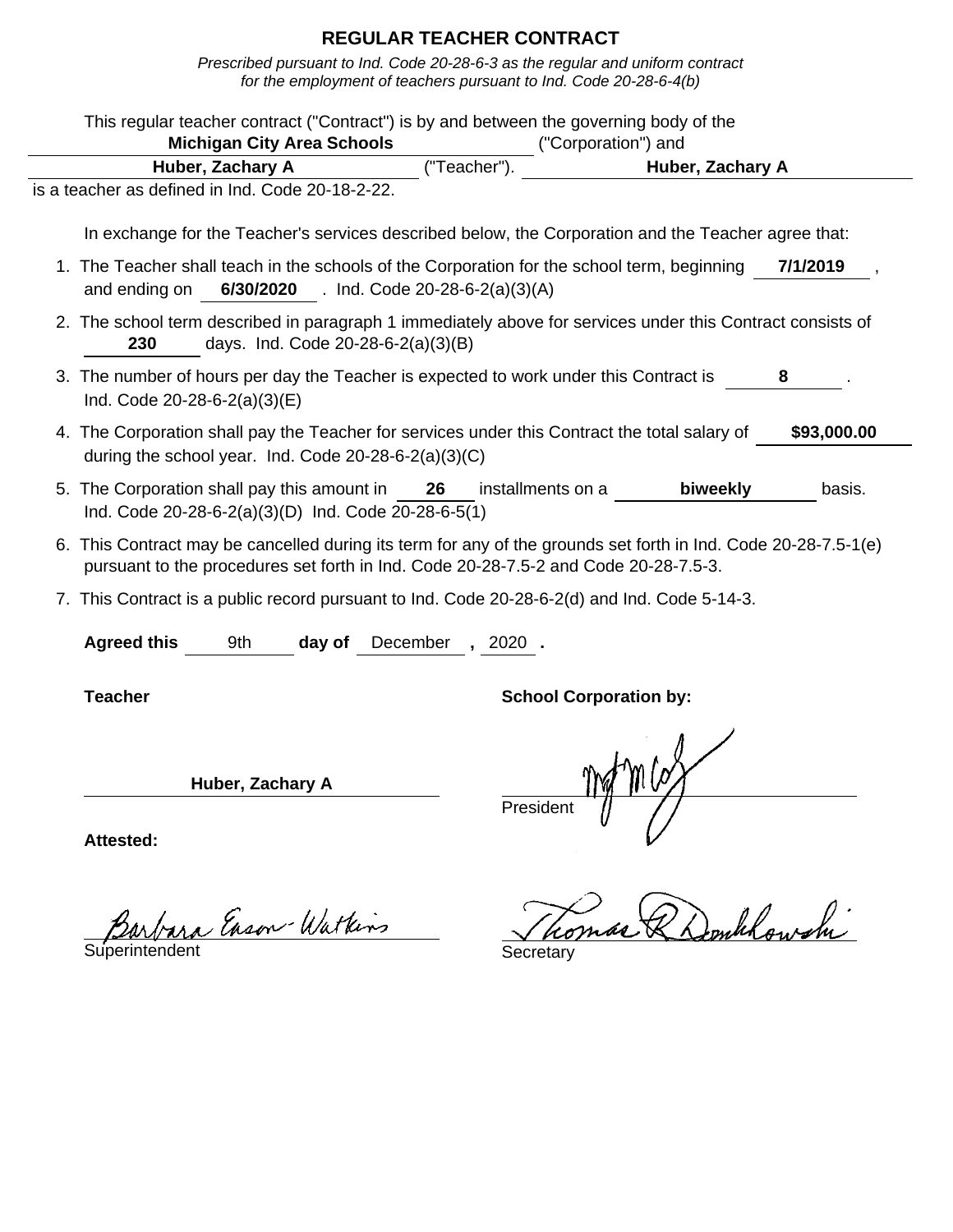Prescribed pursuant to Ind. Code 20-28-6-3 as the regular and uniform contract for the employment of teachers pursuant to Ind. Code 20-28-6-4(b)

| This regular teacher contract ("Contract") is by and between the governing body of the                                                                                                                |                                          |             |                   |                                                                                                     |             |
|-------------------------------------------------------------------------------------------------------------------------------------------------------------------------------------------------------|------------------------------------------|-------------|-------------------|-----------------------------------------------------------------------------------------------------|-------------|
|                                                                                                                                                                                                       | <b>Michigan City Area Schools</b>        |             |                   | ("Corporation") and                                                                                 |             |
| James, Michael D                                                                                                                                                                                      |                                          | ("Teacher") |                   | James, Michael D                                                                                    |             |
| is a teacher as defined in Ind. Code 20-18-2-22.                                                                                                                                                      |                                          |             |                   |                                                                                                     |             |
|                                                                                                                                                                                                       |                                          |             |                   | In exchange for the Teacher's services described below, the Corporation and the Teacher agree that: |             |
| 1. The Teacher shall teach in the schools of the Corporation for the school term, beginning<br>and ending on                                                                                          | 6/30/2020 . Ind. Code 20-28-6-2(a)(3)(A) |             |                   |                                                                                                     | 7/1/2020    |
| 2. The school term described in paragraph 1 immediately above for services under this Contract consists of<br>230                                                                                     | days. Ind. Code 20-28-6-2(a)(3)(B)       |             |                   |                                                                                                     |             |
| 3. The number of hours per day the Teacher is expected to work under this Contract is<br>Ind. Code 20-28-6-2(a)(3)(E)                                                                                 |                                          |             |                   |                                                                                                     | 8           |
| 4. The Corporation shall pay the Teacher for services under this Contract the total salary of<br>during the school year. Ind. Code 20-28-6-2(a)(3)(C)                                                 |                                          |             |                   |                                                                                                     | \$80,500.00 |
| 5. The Corporation shall pay this amount in 26<br>Ind. Code 20-28-6-2(a)(3)(D) Ind. Code 20-28-6-5(1)                                                                                                 |                                          |             | installments on a | biweekly                                                                                            | basis.      |
| 6. This Contract may be cancelled during its term for any of the grounds set forth in Ind. Code 20-28-7.5-1(e)<br>pursuant to the procedures set forth in Ind. Code 20-28-7.5-2 and Code 20-28-7.5-3. |                                          |             |                   |                                                                                                     |             |
| 7. This Contract is a public record pursuant to Ind. Code 20-28-6-2(d) and Ind. Code 5-14-3.                                                                                                          |                                          |             |                   |                                                                                                     |             |
| <b>Agreed this</b><br>9th                                                                                                                                                                             | day of                                   | December    | , 2020.           |                                                                                                     |             |
| <b>Teacher</b>                                                                                                                                                                                        |                                          |             |                   | <b>School Corporation by:</b>                                                                       |             |
|                                                                                                                                                                                                       | James, Michael D                         |             | President         |                                                                                                     |             |
| Attested:                                                                                                                                                                                             |                                          |             |                   |                                                                                                     |             |

Tomas & Donklowshi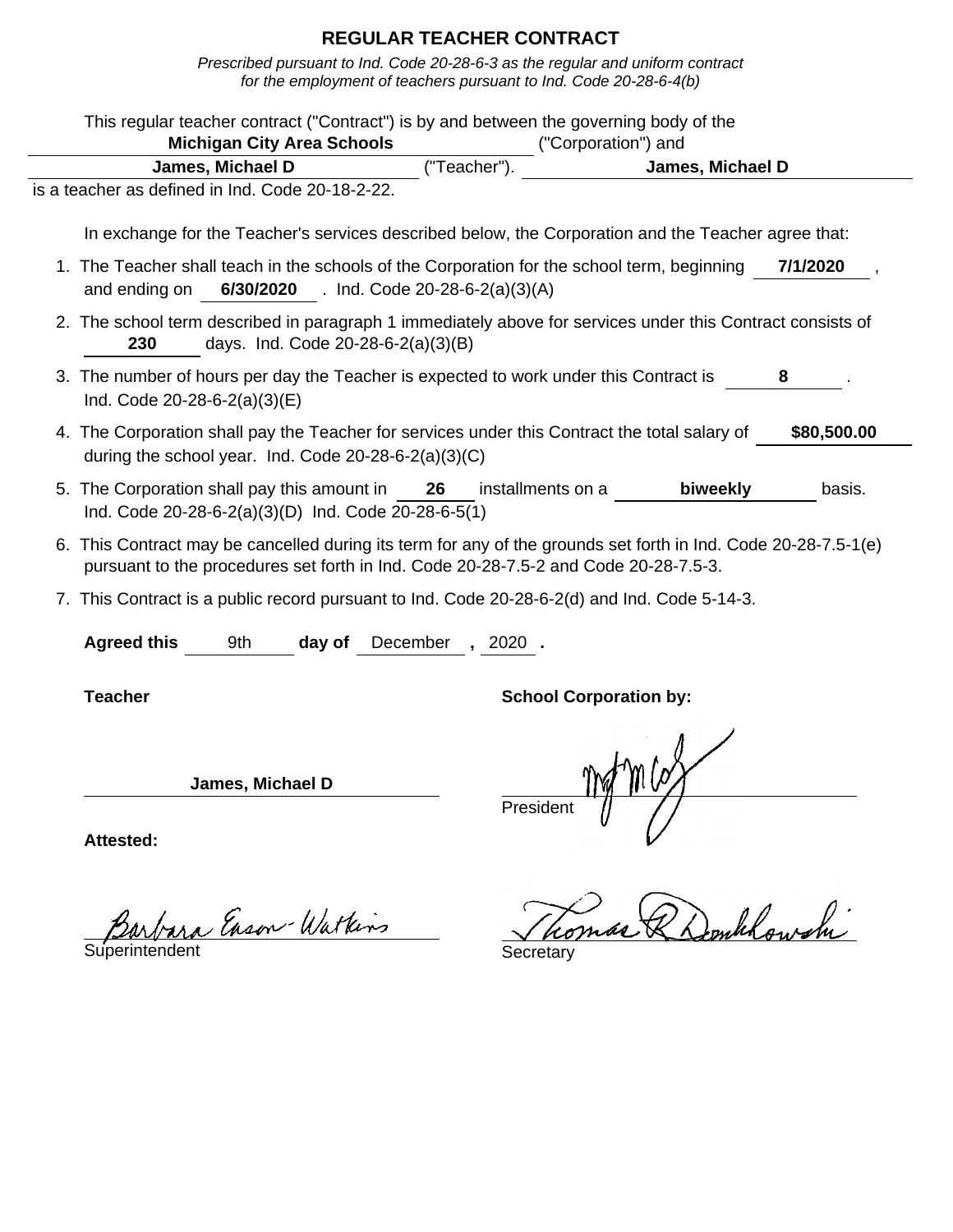Prescribed pursuant to Ind. Code 20-28-6-3 as the regular and uniform contract for the employment of teachers pursuant to Ind. Code 20-28-6-4(b)

| <b>Michigan City Area Schools</b>                                                                                                                                                                     |                                          | This regular teacher contract ("Contract") is by and between the governing body of the<br>("Corporation") and |              |
|-------------------------------------------------------------------------------------------------------------------------------------------------------------------------------------------------------|------------------------------------------|---------------------------------------------------------------------------------------------------------------|--------------|
| McCollum, Wendel L.                                                                                                                                                                                   | ("Teacher").                             | McCollum, Wendel L.                                                                                           |              |
| is a teacher as defined in Ind. Code 20-18-2-22.                                                                                                                                                      |                                          |                                                                                                               |              |
|                                                                                                                                                                                                       |                                          |                                                                                                               |              |
| In exchange for the Teacher's services described below, the Corporation and the Teacher agree that:                                                                                                   |                                          |                                                                                                               |              |
| 1. The Teacher shall teach in the schools of the Corporation for the school term, beginning<br>and ending on                                                                                          | 6/30/2021 . Ind. Code 20-28-6-2(a)(3)(A) |                                                                                                               | 7/1/2020     |
| 2. The school term described in paragraph 1 immediately above for services under this Contract consists of<br>days. Ind. Code 20-28-6-2(a)(3)(B)<br>260                                               |                                          |                                                                                                               |              |
| 3. The number of hours per day the Teacher is expected to work under this Contract is<br>Ind. Code 20-28-6-2(a)(3)(E)                                                                                 |                                          |                                                                                                               | 8            |
| 4. The Corporation shall pay the Teacher for services under this Contract the total salary of<br>during the school year. Ind. Code 20-28-6-2(a)(3)(C)                                                 |                                          |                                                                                                               | \$133,186.28 |
| 5. The Corporation shall pay this amount in 26<br>Ind. Code 20-28-6-2(a)(3)(D) Ind. Code 20-28-6-5(1)                                                                                                 | installments on a                        | biweekly                                                                                                      | basis.       |
| 6. This Contract may be cancelled during its term for any of the grounds set forth in Ind. Code 20-28-7.5-1(e)<br>pursuant to the procedures set forth in Ind. Code 20-28-7.5-2 and Code 20-28-7.5-3. |                                          |                                                                                                               |              |
| 7. This Contract is a public record pursuant to Ind. Code 20-28-6-2(d) and Ind. Code 5-14-3.                                                                                                          |                                          |                                                                                                               |              |
| <b>Agreed this</b><br>9th<br>day of                                                                                                                                                                   | December<br>,2020 .                      |                                                                                                               |              |
| <b>Teacher</b>                                                                                                                                                                                        |                                          | <b>School Corporation by:</b>                                                                                 |              |
| McCollum, Wendel L.                                                                                                                                                                                   | Presiden                                 |                                                                                                               |              |
| Attested:                                                                                                                                                                                             |                                          |                                                                                                               |              |

Tomas & Donklowshi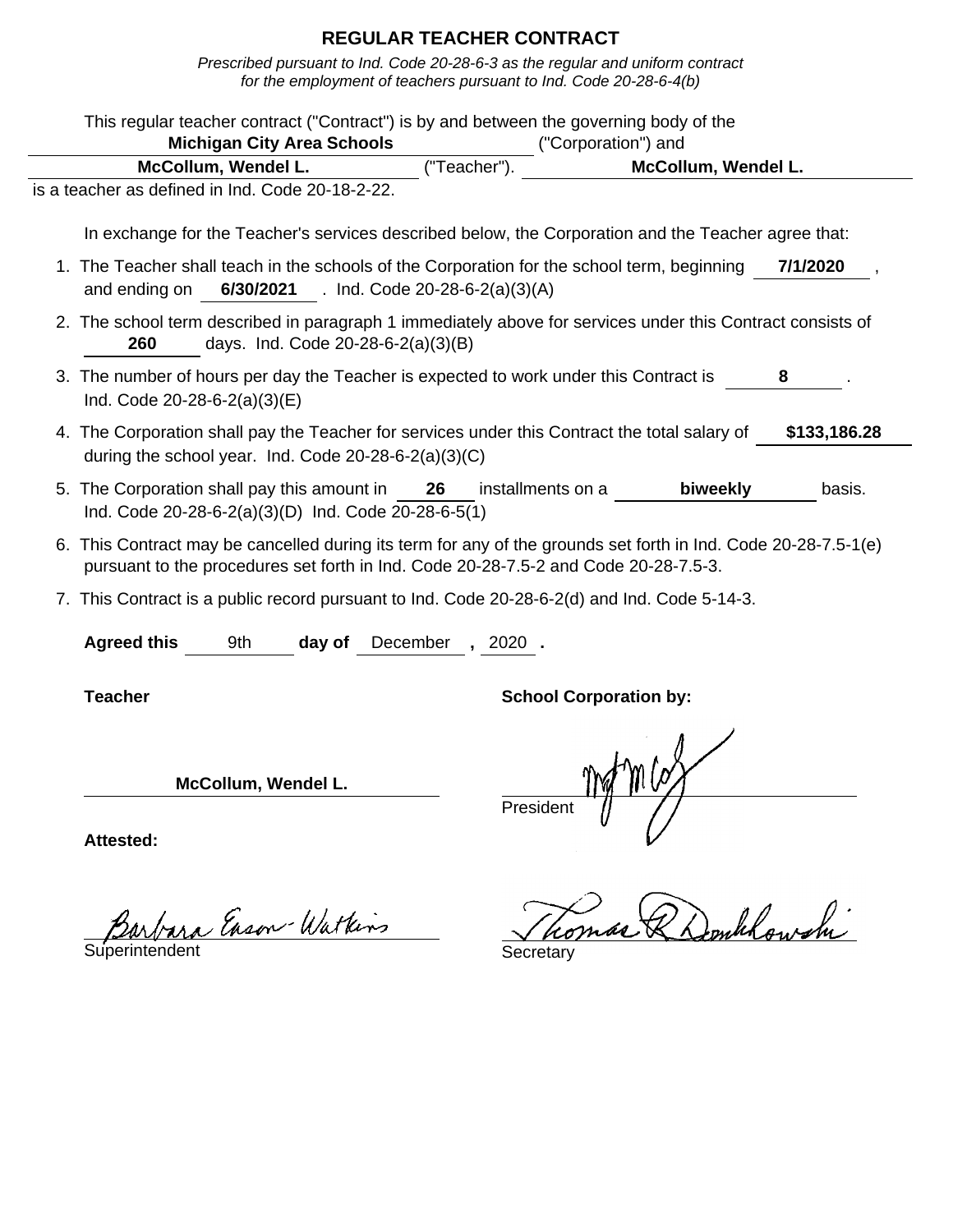Prescribed pursuant to Ind. Code 20-28-6-3 as the regular and uniform contract for the employment of teachers pursuant to Ind. Code 20-28-6-4(b)

| This regular teacher contract ("Contract") is by and between the governing body of the                                                                                                                | <b>Michigan City Area Schools</b>        |                     | ("Corporation") and           |                   |             |
|-------------------------------------------------------------------------------------------------------------------------------------------------------------------------------------------------------|------------------------------------------|---------------------|-------------------------------|-------------------|-------------|
| Maesch, Michael C                                                                                                                                                                                     |                                          | ("Teacher")         |                               | Maesch, Michael C |             |
| is a teacher as defined in Ind. Code 20-18-2-22.                                                                                                                                                      |                                          |                     |                               |                   |             |
| In exchange for the Teacher's services described below, the Corporation and the Teacher agree that:                                                                                                   |                                          |                     |                               |                   |             |
| 1. The Teacher shall teach in the schools of the Corporation for the school term, beginning<br>and ending on                                                                                          | 6/30/2021 . Ind. Code 20-28-6-2(a)(3)(A) |                     |                               |                   | 7/1/2019    |
| 2. The school term described in paragraph 1 immediately above for services under this Contract consists of<br>215                                                                                     | days. Ind. Code 20-28-6-2(a)(3)(B)       |                     |                               |                   |             |
| 3. The number of hours per day the Teacher is expected to work under this Contract is<br>Ind. Code $20-28-6-2(a)(3)(E)$                                                                               |                                          |                     |                               |                   | N/A         |
| 4. The Corporation shall pay the Teacher for services under this Contract the total salary of<br>during the school year. Ind. Code 20-28-6-2(a)(3)(C)                                                 |                                          |                     |                               |                   | \$71,400.00 |
| 5. The Corporation shall pay this amount in<br>Ind. Code 20-28-6-2(a)(3)(D) Ind. Code 20-28-6-5(1)                                                                                                    |                                          | 26                  | installments on a             | biweekly          | basis.      |
| 6. This Contract may be cancelled during its term for any of the grounds set forth in Ind. Code 20-28-7.5-1(e)<br>pursuant to the procedures set forth in Ind. Code 20-28-7.5-2 and Code 20-28-7.5-3. |                                          |                     |                               |                   |             |
| 7. This Contract is a public record pursuant to Ind. Code 20-28-6-2(d) and Ind. Code 5-14-3.                                                                                                          |                                          |                     |                               |                   |             |
| <b>Agreed this</b><br>9th                                                                                                                                                                             | day of                                   | December<br>, 2020. |                               |                   |             |
| <b>Teacher</b>                                                                                                                                                                                        |                                          |                     | <b>School Corporation by:</b> |                   |             |
| <b>Maesch, Michael C</b>                                                                                                                                                                              |                                          |                     | Presiden                      |                   |             |
| <b>Attested:</b>                                                                                                                                                                                      |                                          |                     |                               |                   |             |

Barbara Enson-Watkins Jho.

Tomas & Donklowshi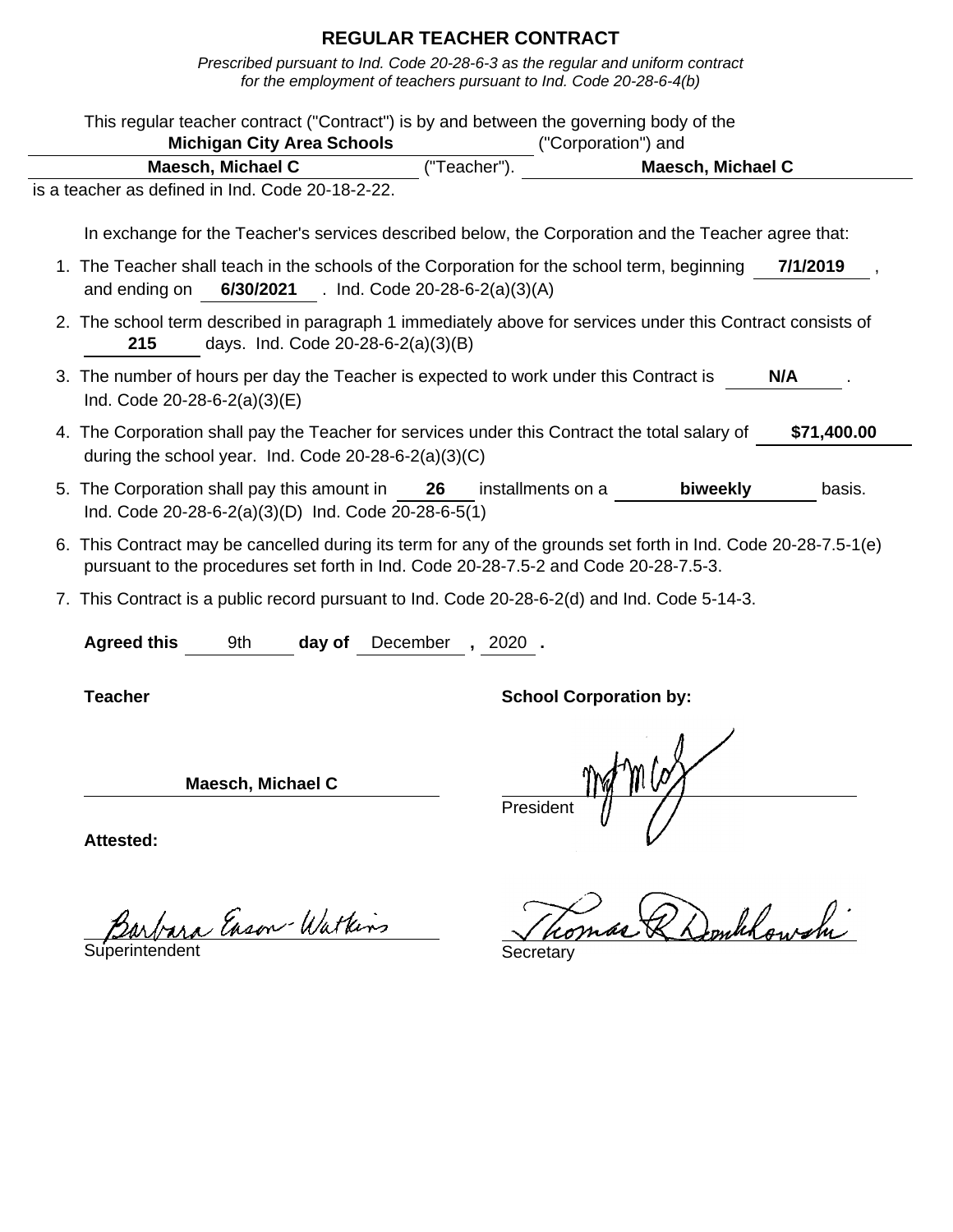Prescribed pursuant to Ind. Code 20-28-6-3 as the regular and uniform contract for the employment of teachers pursuant to Ind. Code 20-28-6-4(b)

| This regular teacher contract ("Contract") is by and between the governing body of the                                                                                                                |                                          |                   |                               |             |
|-------------------------------------------------------------------------------------------------------------------------------------------------------------------------------------------------------|------------------------------------------|-------------------|-------------------------------|-------------|
| <b>Michigan City Area Schools</b>                                                                                                                                                                     |                                          |                   | ("Corporation") and           |             |
| Malone, Joshua T                                                                                                                                                                                      |                                          | ("Teacher")       | Malone, Joshua T              |             |
| is a teacher as defined in Ind. Code 20-18-2-22.                                                                                                                                                      |                                          |                   |                               |             |
| In exchange for the Teacher's services described below, the Corporation and the Teacher agree that:                                                                                                   |                                          |                   |                               |             |
| 1. The Teacher shall teach in the schools of the Corporation for the school term, beginning<br>and ending on                                                                                          | 6/30/2020 . Ind. Code 20-28-6-2(a)(3)(A) |                   |                               | 7/1/2019    |
| 2. The school term described in paragraph 1 immediately above for services under this Contract consists of<br>230                                                                                     | days. Ind. Code 20-28-6-2(a)(3)(B)       |                   |                               |             |
| 3. The number of hours per day the Teacher is expected to work under this Contract is<br>Ind. Code $20-28-6-2(a)(3)(E)$                                                                               |                                          |                   |                               | 8           |
| 4. The Corporation shall pay the Teacher for services under this Contract the total salary of<br>during the school year. Ind. Code $20-28-6-2(a)(3)(C)$                                               |                                          |                   |                               | \$92,500.00 |
| 5. The Corporation shall pay this amount in<br>Ind. Code 20-28-6-2(a)(3)(D) Ind. Code 20-28-6-5(1)                                                                                                    | 26                                       | installments on a | biweekly                      | basis.      |
| 6. This Contract may be cancelled during its term for any of the grounds set forth in Ind. Code 20-28-7.5-1(e)<br>pursuant to the procedures set forth in Ind. Code 20-28-7.5-2 and Code 20-28-7.5-3. |                                          |                   |                               |             |
| 7. This Contract is a public record pursuant to Ind. Code 20-28-6-2(d) and Ind. Code 5-14-3.                                                                                                          |                                          |                   |                               |             |
| <b>Agreed this</b><br>9th                                                                                                                                                                             | December<br>day of                       | , 2020.           |                               |             |
| <b>Teacher</b>                                                                                                                                                                                        |                                          |                   | <b>School Corporation by:</b> |             |
| Malone, Joshua T                                                                                                                                                                                      |                                          | Presiden          |                               |             |
| <b>Attested:</b>                                                                                                                                                                                      |                                          |                   |                               |             |

Barbara Eason Watkins Thomas R Domblowshi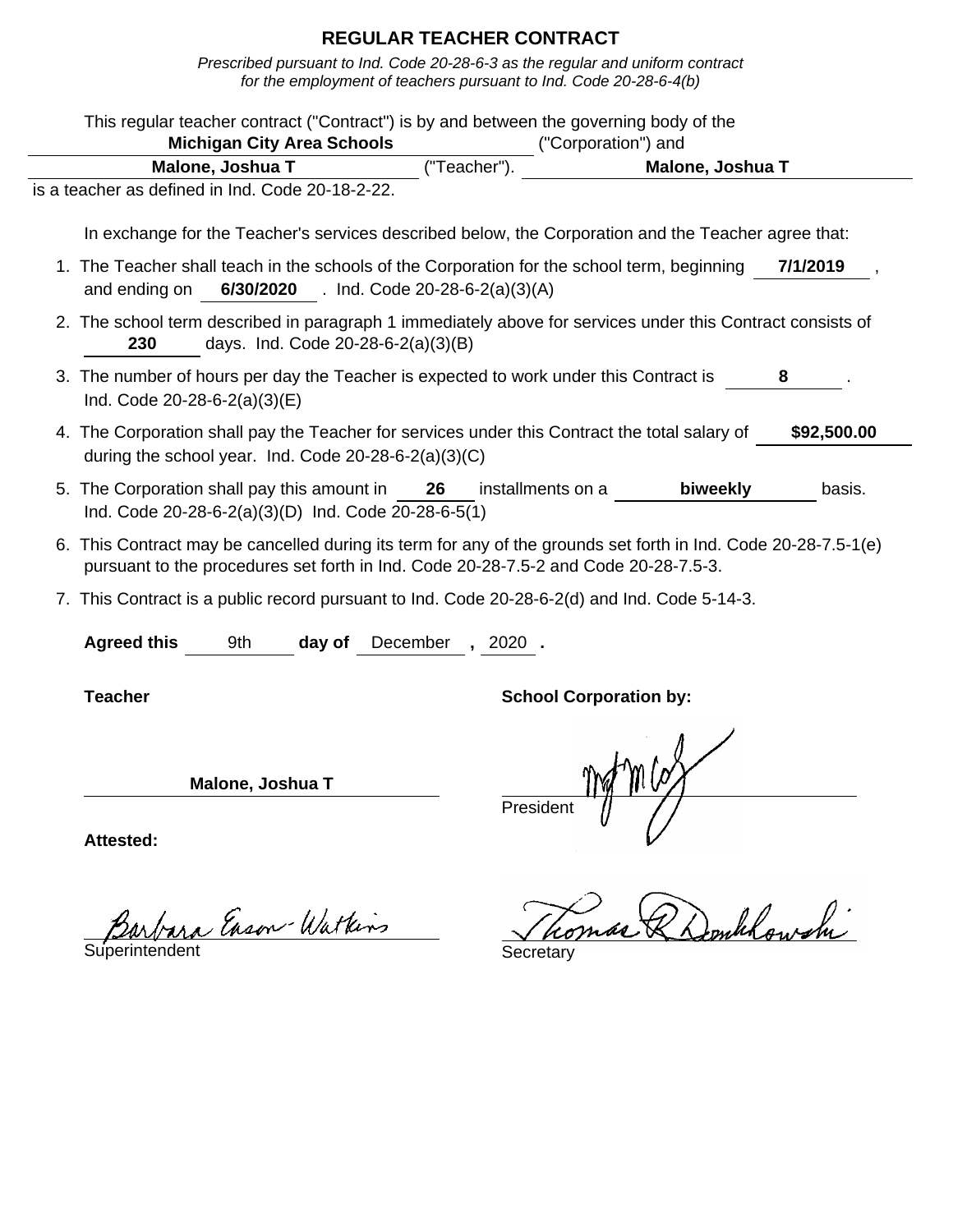Prescribed pursuant to Ind. Code 20-28-6-3 as the regular and uniform contract for the employment of teachers pursuant to Ind. Code 20-28-6-4(b)

|                                                                                                                         | <b>Michigan City Area Schools</b>        |          |                   | This regular teacher contract ("Contract") is by and between the governing body of the<br>("Corporation") and                                                                                         |             |
|-------------------------------------------------------------------------------------------------------------------------|------------------------------------------|----------|-------------------|-------------------------------------------------------------------------------------------------------------------------------------------------------------------------------------------------------|-------------|
| <b>Martinez, Holly A</b>                                                                                                |                                          |          | ("Teacher")       | <b>Martinez, Holly A</b>                                                                                                                                                                              |             |
| is a teacher as defined in Ind. Code 20-18-2-22.                                                                        |                                          |          |                   |                                                                                                                                                                                                       |             |
|                                                                                                                         |                                          |          |                   | In exchange for the Teacher's services described below, the Corporation and the Teacher agree that:                                                                                                   |             |
| and ending on                                                                                                           | 6/30/2020 . Ind. Code 20-28-6-2(a)(3)(A) |          |                   | 1. The Teacher shall teach in the schools of the Corporation for the school term, beginning                                                                                                           | 7/1/2019    |
| 230                                                                                                                     | days. Ind. Code 20-28-6-2(a)(3)(B)       |          |                   | 2. The school term described in paragraph 1 immediately above for services under this Contract consists of                                                                                            |             |
| 3. The number of hours per day the Teacher is expected to work under this Contract is<br>Ind. Code $20-28-6-2(a)(3)(E)$ |                                          |          |                   |                                                                                                                                                                                                       | N/A         |
| during the school year. Ind. Code 20-28-6-2(a)(3)(C)                                                                    |                                          |          |                   | 4. The Corporation shall pay the Teacher for services under this Contract the total salary of                                                                                                         | \$92,500.00 |
| 5. The Corporation shall pay this amount in<br>Ind. Code 20-28-6-2(a)(3)(D) Ind. Code 20-28-6-5(1)                      |                                          | 26       | installments on a | biweekly                                                                                                                                                                                              | basis.      |
|                                                                                                                         |                                          |          |                   | 6. This Contract may be cancelled during its term for any of the grounds set forth in Ind. Code 20-28-7.5-1(e)<br>pursuant to the procedures set forth in Ind. Code 20-28-7.5-2 and Code 20-28-7.5-3. |             |
|                                                                                                                         |                                          |          |                   | 7. This Contract is a public record pursuant to Ind. Code 20-28-6-2(d) and Ind. Code 5-14-3.                                                                                                          |             |
| <b>Agreed this</b>                                                                                                      | 9th<br>day of                            | December | $, 2020$ .        |                                                                                                                                                                                                       |             |
| <b>Teacher</b>                                                                                                          |                                          |          |                   | <b>School Corporation by:</b>                                                                                                                                                                         |             |
|                                                                                                                         | <b>Martinez, Holly A</b>                 |          | Presiden          |                                                                                                                                                                                                       |             |
|                                                                                                                         |                                          |          |                   |                                                                                                                                                                                                       |             |

Barbara Enson-Watkins Jho.

Tomas & Donklowshi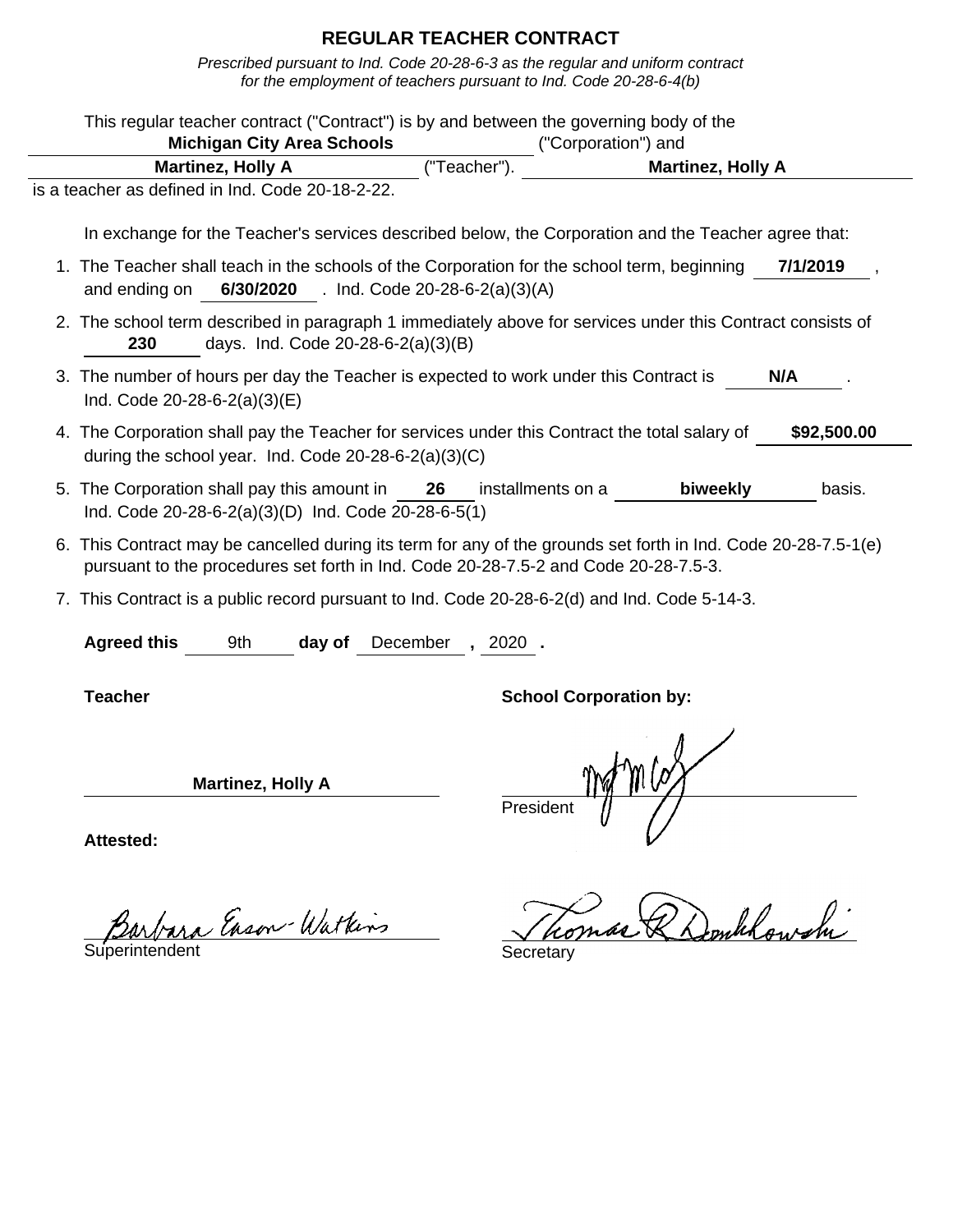|                  | This regular teacher contract ("Contract") is by and between the governing body of the                                                                                                                |                                   |        |                                          |                   |                               |                                                                                                     |              |
|------------------|-------------------------------------------------------------------------------------------------------------------------------------------------------------------------------------------------------|-----------------------------------|--------|------------------------------------------|-------------------|-------------------------------|-----------------------------------------------------------------------------------------------------|--------------|
|                  |                                                                                                                                                                                                       | <b>Michigan City Area Schools</b> |        |                                          |                   | ("Corporation") and           |                                                                                                     |              |
|                  |                                                                                                                                                                                                       | <b>Nelson, Dustin R</b>           |        | ("Teacher")                              |                   |                               | <b>Nelson, Dustin R</b>                                                                             |              |
|                  | is a teacher as defined in Ind. Code 20-18-2-22.                                                                                                                                                      |                                   |        |                                          |                   |                               |                                                                                                     |              |
|                  |                                                                                                                                                                                                       |                                   |        |                                          |                   |                               | In exchange for the Teacher's services described below, the Corporation and the Teacher agree that: |              |
|                  | 1. The Teacher shall teach in the schools of the Corporation for the school term, beginning<br>and ending on                                                                                          |                                   |        | 6/30/2020 . Ind. Code 20-28-6-2(a)(3)(A) |                   |                               |                                                                                                     | 7/1/2020     |
|                  | 2. The school term described in paragraph 1 immediately above for services under this Contract consists of<br>230                                                                                     |                                   |        | days. Ind. Code 20-28-6-2(a)(3)(B)       |                   |                               |                                                                                                     |              |
|                  | 3. The number of hours per day the Teacher is expected to work under this Contract is<br>Ind. Code 20-28-6-2(a)(3)(E)                                                                                 |                                   |        |                                          |                   |                               |                                                                                                     | 8            |
|                  | 4. The Corporation shall pay the Teacher for services under this Contract the total salary of<br>during the school year. Ind. Code $20-28-6-2(a)(3)(C)$                                               |                                   |        |                                          |                   |                               |                                                                                                     | \$101,000.00 |
|                  | 5. The Corporation shall pay this amount in<br>Ind. Code 20-28-6-2(a)(3)(D) Ind. Code 20-28-6-5(1)                                                                                                    |                                   |        | 26                                       | installments on a |                               | biweekly                                                                                            | basis.       |
|                  | 6. This Contract may be cancelled during its term for any of the grounds set forth in Ind. Code 20-28-7.5-1(e)<br>pursuant to the procedures set forth in Ind. Code 20-28-7.5-2 and Code 20-28-7.5-3. |                                   |        |                                          |                   |                               |                                                                                                     |              |
|                  | 7. This Contract is a public record pursuant to Ind. Code 20-28-6-2(d) and Ind. Code 5-14-3.                                                                                                          |                                   |        |                                          |                   |                               |                                                                                                     |              |
|                  | <b>Agreed this</b>                                                                                                                                                                                    | 9th                               | day of | December, 2020.                          |                   |                               |                                                                                                     |              |
|                  | <b>Teacher</b>                                                                                                                                                                                        |                                   |        |                                          |                   | <b>School Corporation by:</b> |                                                                                                     |              |
|                  |                                                                                                                                                                                                       | <b>Nelson, Dustin R</b>           |        |                                          | Presiden          |                               |                                                                                                     |              |
| <b>Attested:</b> |                                                                                                                                                                                                       |                                   |        |                                          |                   |                               |                                                                                                     |              |

Barbara Enson-Watkins Thomas R Domblowshi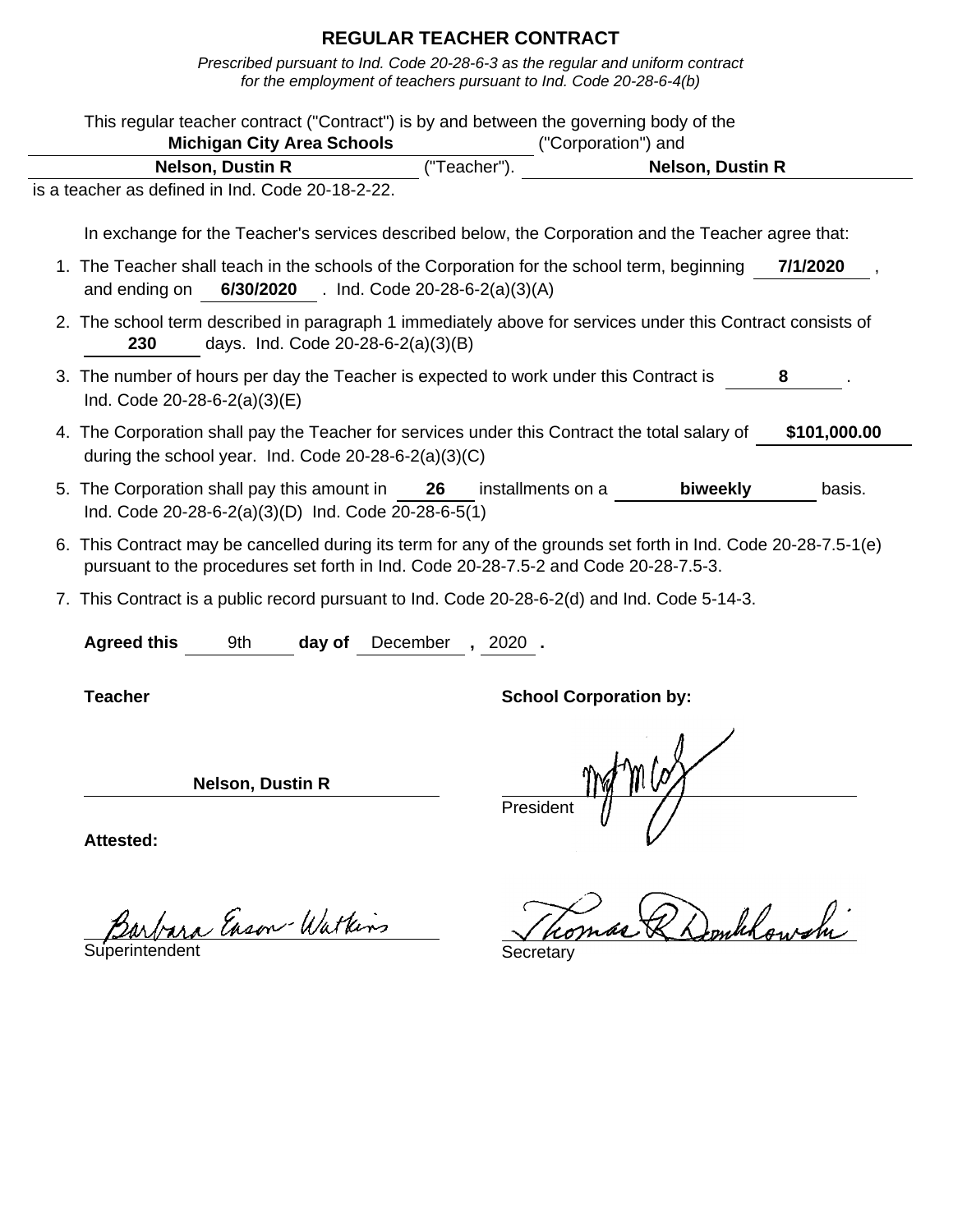| This regular teacher contract ("Contract") is by and between the governing body of the<br><b>Michigan City Area Schools</b>                                                                           |          | ("Corporation") and           |                  |             |
|-------------------------------------------------------------------------------------------------------------------------------------------------------------------------------------------------------|----------|-------------------------------|------------------|-------------|
| Palmer, Kimberly                                                                                                                                                                                      |          | ("Teacher").                  | Palmer, Kimberly |             |
| is a teacher as defined in Ind. Code 20-18-2-22.                                                                                                                                                      |          |                               |                  |             |
| In exchange for the Teacher's services described below, the Corporation and the Teacher agree that:                                                                                                   |          |                               |                  |             |
| 1. The Teacher shall teach in the schools of the Corporation for the school term, beginning<br>6/30/2020 . Ind. Code 20-28-6-2(a)(3)(A)<br>and ending on                                              |          |                               |                  | 7/1/2019    |
| 2. The school term described in paragraph 1 immediately above for services under this Contract consists of<br>days. Ind. Code 20-28-6-2(a)(3)(B)<br>230                                               |          |                               |                  |             |
| 3. The number of hours per day the Teacher is expected to work under this Contract is<br>Ind. Code $20-28-6-2(a)(3)(E)$                                                                               |          |                               |                  |             |
| 4. The Corporation shall pay the Teacher for services under this Contract the total salary of<br>during the school year. Ind. Code 20-28-6-2(a)(3)(C)                                                 |          |                               |                  | \$94,377.00 |
| 5. The Corporation shall pay this amount in<br>Ind. Code 20-28-6-2(a)(3)(D) Ind. Code 20-28-6-5(1)                                                                                                    | 26       | installments on a             | biweekly         | basis.      |
| 6. This Contract may be cancelled during its term for any of the grounds set forth in Ind. Code 20-28-7.5-1(e)<br>pursuant to the procedures set forth in Ind. Code 20-28-7.5-2 and Code 20-28-7.5-3. |          |                               |                  |             |
| 7. This Contract is a public record pursuant to Ind. Code 20-28-6-2(d) and Ind. Code 5-14-3.                                                                                                          |          |                               |                  |             |
| <b>Agreed this</b><br>9th<br>day of                                                                                                                                                                   | December | $, 2020$ .                    |                  |             |
| <b>Teacher</b>                                                                                                                                                                                        |          | <b>School Corporation by:</b> |                  |             |
| Palmer, Kimberly                                                                                                                                                                                      |          |                               |                  |             |
| Attested:                                                                                                                                                                                             |          | President                     |                  |             |

Barbara Enson-Watkins Thomas R Donklowshi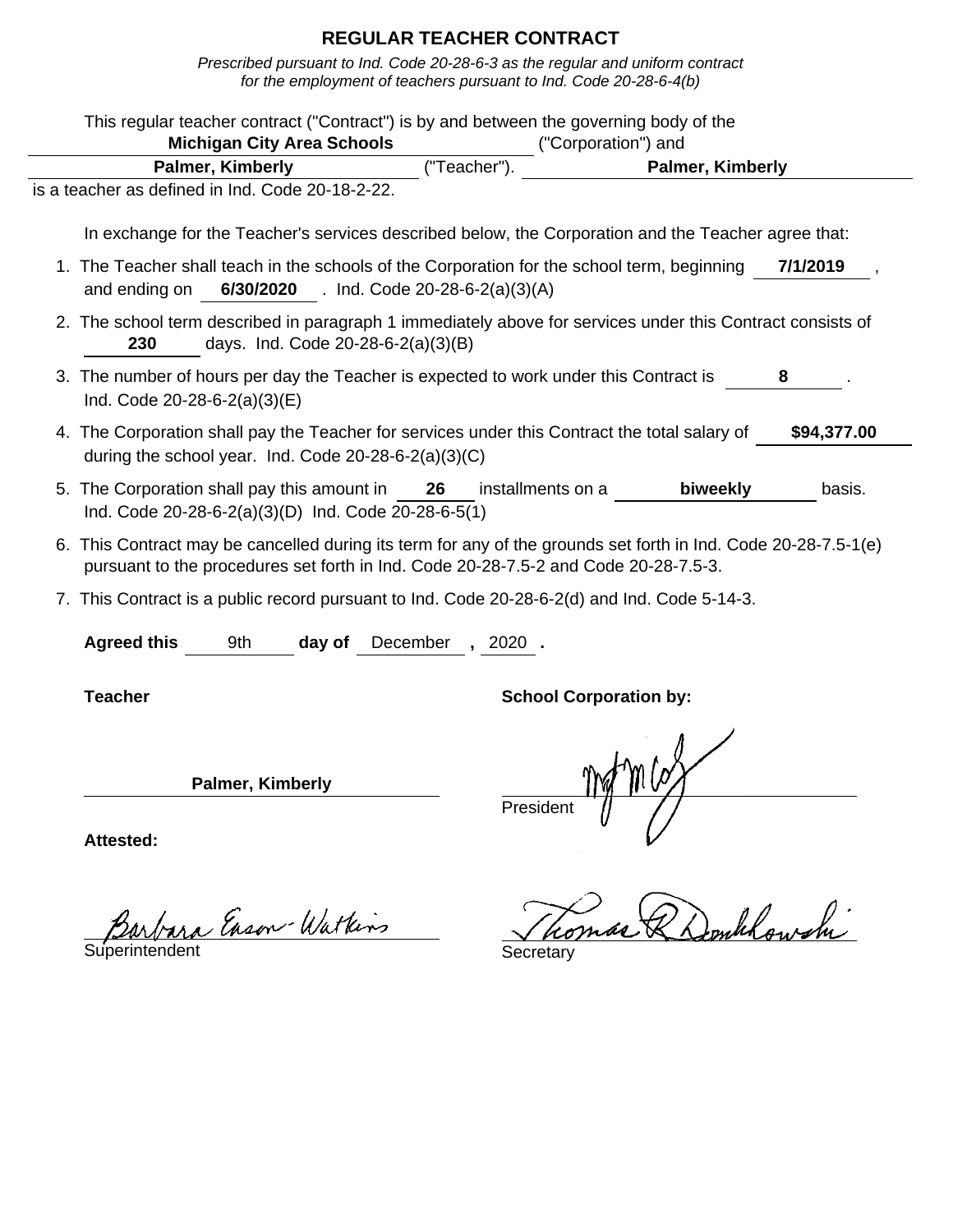Prescribed pursuant to Ind. Code 20-28-6-3 as the regular and uniform contract for the employment of teachers pursuant to Ind. Code 20-28-6-4(b)

| This regular teacher contract ("Contract") is by and between the governing body of the<br><b>Michigan City Area Schools</b>                                                                           |                                          |             | ("Corporation") and           |                     |
|-------------------------------------------------------------------------------------------------------------------------------------------------------------------------------------------------------|------------------------------------------|-------------|-------------------------------|---------------------|
| Puchalski, Karen A.                                                                                                                                                                                   |                                          | ("Teacher") |                               | Puchalski, Karen A. |
| is a teacher as defined in Ind. Code 20-18-2-22.                                                                                                                                                      |                                          |             |                               |                     |
| In exchange for the Teacher's services described below, the Corporation and the Teacher agree that:                                                                                                   |                                          |             |                               |                     |
| 1. The Teacher shall teach in the schools of the Corporation for the school term, beginning<br>and ending on                                                                                          | 6/30/2020 . Ind. Code 20-28-6-2(a)(3)(A) |             |                               | 7/1/2019            |
| 2. The school term described in paragraph 1 immediately above for services under this Contract consists of<br>215                                                                                     | days. Ind. Code 20-28-6-2(a)(3)(B)       |             |                               |                     |
| 3. The number of hours per day the Teacher is expected to work under this Contract is<br>Ind. Code $20-28-6-2(a)(3)(E)$                                                                               |                                          |             |                               | 8                   |
| 4. The Corporation shall pay the Teacher for services under this Contract the total salary of<br>during the school year. Ind. Code 20-28-6-2(a)(3)(C)                                                 |                                          |             |                               | \$85,677.00         |
| 5. The Corporation shall pay this amount in 26<br>Ind. Code 20-28-6-2(a)(3)(D) Ind. Code 20-28-6-5(1)                                                                                                 |                                          |             | biweekly<br>installments on a | basis.              |
| 6. This Contract may be cancelled during its term for any of the grounds set forth in Ind. Code 20-28-7.5-1(e)<br>pursuant to the procedures set forth in Ind. Code 20-28-7.5-2 and Code 20-28-7.5-3. |                                          |             |                               |                     |
| 7. This Contract is a public record pursuant to Ind. Code 20-28-6-2(d) and Ind. Code 5-14-3.                                                                                                          |                                          |             |                               |                     |
| <b>Agreed this</b><br>9th                                                                                                                                                                             | December<br>day of                       | $, 2020$ .  |                               |                     |
| <b>Teacher</b>                                                                                                                                                                                        |                                          |             | <b>School Corporation by:</b> |                     |
| Puchalski, Karen A.                                                                                                                                                                                   |                                          | Presiden    |                               |                     |
| : Attested                                                                                                                                                                                            |                                          |             |                               |                     |

Barbara Enson-Watkins Secretary

Tomas & Donklowshi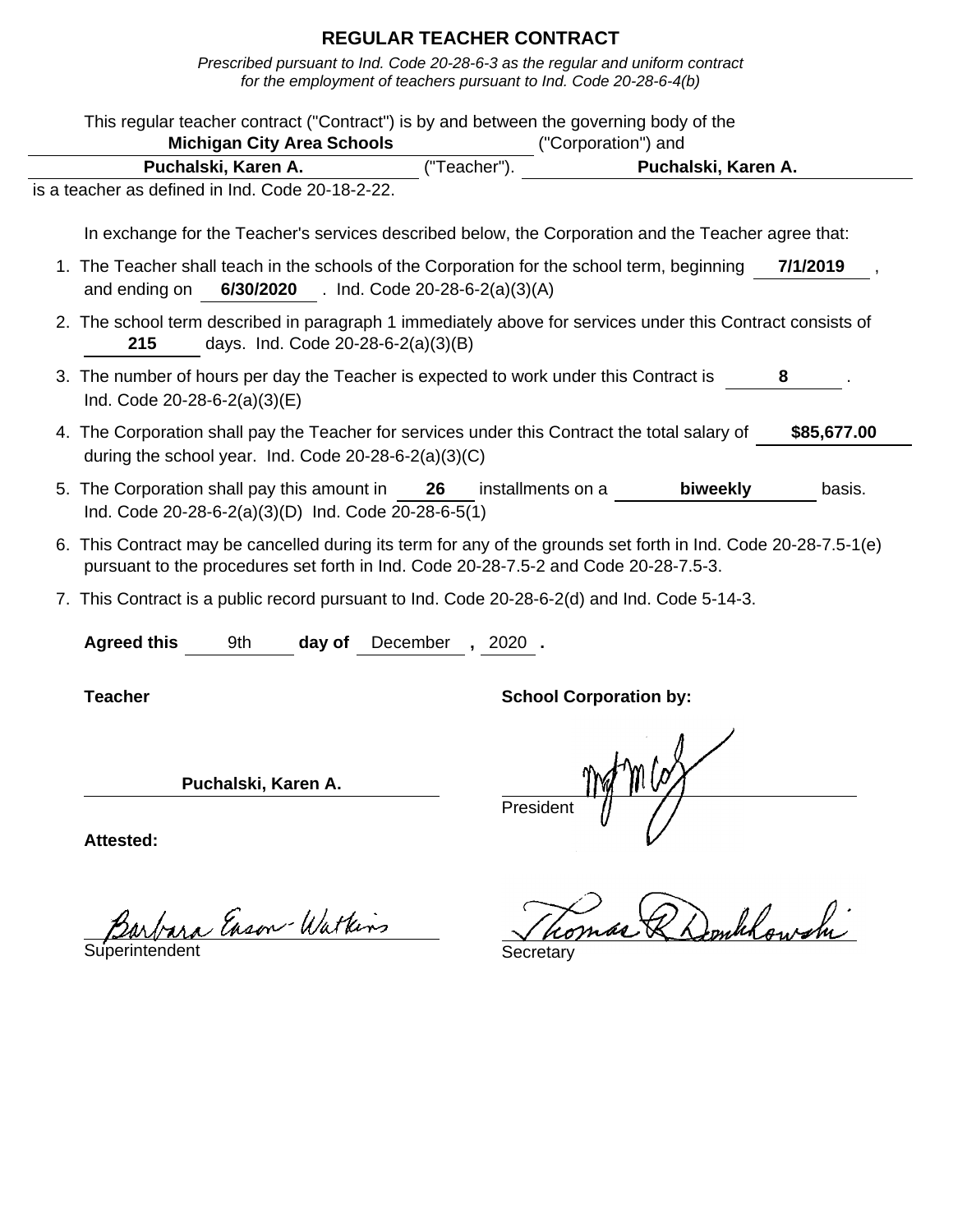Prescribed pursuant to Ind. Code 20-28-6-3 as the regular and uniform contract for the employment of teachers pursuant to Ind. Code 20-28-6-4(b)

| This regular teacher contract ("Contract") is by and between the governing body of the                                                                                                                | <b>Michigan City Area Schools</b> |        |                                          |             | ("Corporation") and           |                                                                                                     |             |
|-------------------------------------------------------------------------------------------------------------------------------------------------------------------------------------------------------|-----------------------------------|--------|------------------------------------------|-------------|-------------------------------|-----------------------------------------------------------------------------------------------------|-------------|
|                                                                                                                                                                                                       | Shaman, Craig                     |        |                                          | ("Teacher") |                               | Shaman, Craig                                                                                       |             |
| is a teacher as defined in Ind. Code 20-18-2-22.                                                                                                                                                      |                                   |        |                                          |             |                               |                                                                                                     |             |
|                                                                                                                                                                                                       |                                   |        |                                          |             |                               | In exchange for the Teacher's services described below, the Corporation and the Teacher agree that: |             |
| 1. The Teacher shall teach in the schools of the Corporation for the school term, beginning<br>and ending on                                                                                          |                                   |        | 6/30/2021 . Ind. Code 20-28-6-2(a)(3)(A) |             |                               |                                                                                                     | 7/1/2020    |
| 2. The school term described in paragraph 1 immediately above for services under this Contract consists of<br>260                                                                                     |                                   |        | days. Ind. Code 20-28-6-2(a)(3)(B)       |             |                               |                                                                                                     |             |
| 3. The number of hours per day the Teacher is expected to work under this Contract is<br>Ind. Code $20-28-6-2(a)(3)(E)$                                                                               |                                   |        |                                          |             |                               |                                                                                                     | N/A         |
| 4. The Corporation shall pay the Teacher for services under this Contract the total salary of<br>during the school year. Ind. Code 20-28-6-2(a)(3)(C)                                                 |                                   |        |                                          |             |                               |                                                                                                     | \$81,592.86 |
| 5. The Corporation shall pay this amount in 26<br>Ind. Code 20-28-6-2(a)(3)(D) Ind. Code 20-28-6-5(1)                                                                                                 |                                   |        |                                          |             | installments on a             | biweekly                                                                                            | basis.      |
| 6. This Contract may be cancelled during its term for any of the grounds set forth in Ind. Code 20-28-7.5-1(e)<br>pursuant to the procedures set forth in Ind. Code 20-28-7.5-2 and Code 20-28-7.5-3. |                                   |        |                                          |             |                               |                                                                                                     |             |
| 7. This Contract is a public record pursuant to Ind. Code 20-28-6-2(d) and Ind. Code 5-14-3.                                                                                                          |                                   |        |                                          |             |                               |                                                                                                     |             |
| <b>Agreed this</b>                                                                                                                                                                                    | 9th                               | day of | December                                 | $, 2020$ .  |                               |                                                                                                     |             |
| <b>Teacher</b>                                                                                                                                                                                        |                                   |        |                                          |             | <b>School Corporation by:</b> |                                                                                                     |             |
|                                                                                                                                                                                                       | Shaman, Craig                     |        |                                          | President   |                               |                                                                                                     |             |
| <b>Attested:</b>                                                                                                                                                                                      |                                   |        |                                          |             |                               |                                                                                                     |             |

Tomas & Donklowshi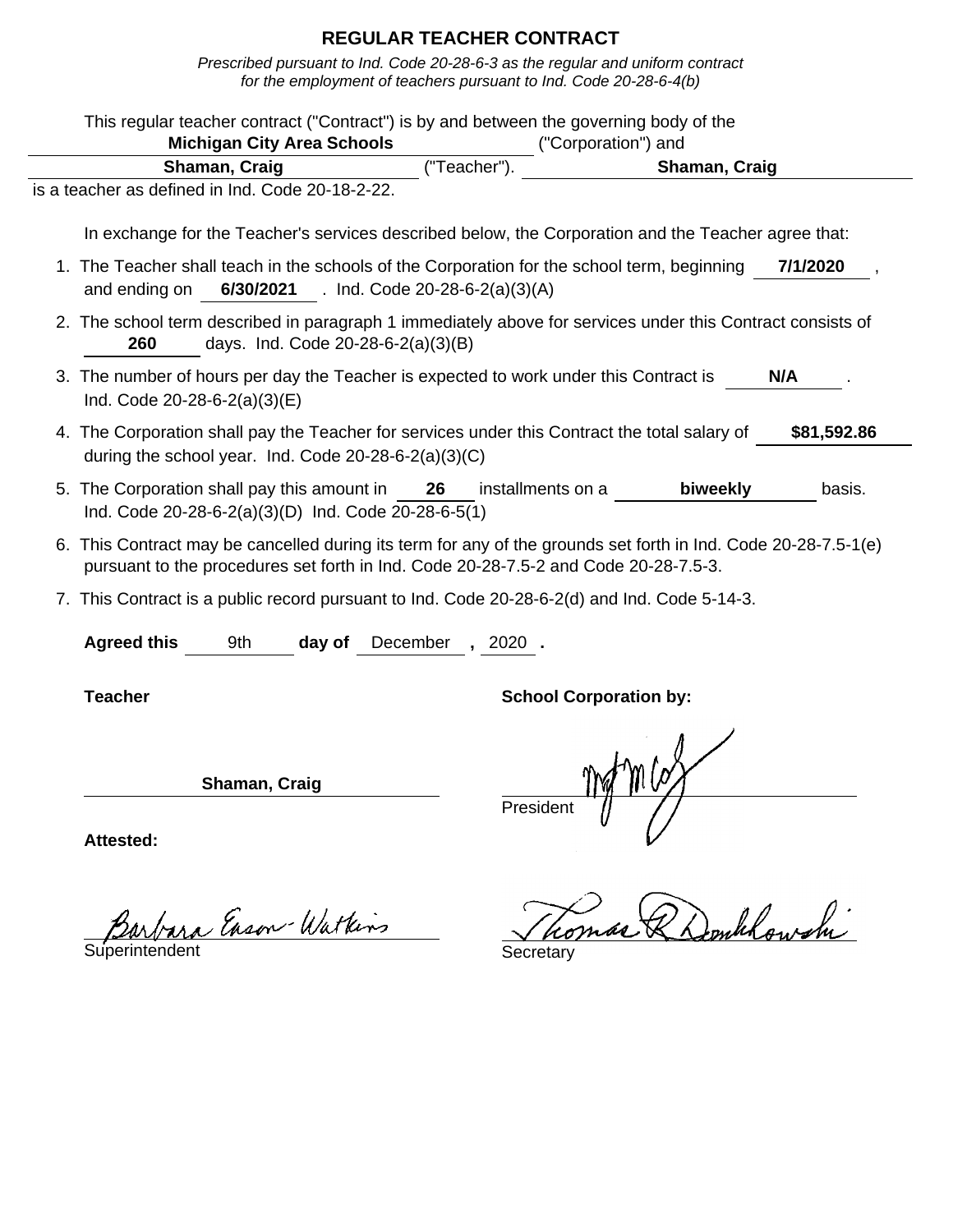|                                                                                                                         |                                    | This regular teacher contract ("Contract") is by and between the governing body of the<br>Michigan City Area Schools ("Corporation") and |                                                                                                                |          |
|-------------------------------------------------------------------------------------------------------------------------|------------------------------------|------------------------------------------------------------------------------------------------------------------------------------------|----------------------------------------------------------------------------------------------------------------|----------|
| Smith, Delincia M                                                                                                       |                                    | ("Teacher").                                                                                                                             | Smith, Delincia M                                                                                              |          |
| is a teacher as defined in Ind. Code 20-18-2-22.                                                                        |                                    |                                                                                                                                          |                                                                                                                |          |
|                                                                                                                         |                                    |                                                                                                                                          |                                                                                                                |          |
|                                                                                                                         |                                    |                                                                                                                                          | In exchange for the Teacher's services described below, the Corporation and the Teacher agree that:            |          |
| and ending on $6/30/2021$ . Ind. Code 20-28-6-2(a)(3)(A)                                                                |                                    |                                                                                                                                          | 1. The Teacher shall teach in the schools of the Corporation for the school term, beginning                    | 7/1/2020 |
| 2. The school term described in paragraph 1 immediately above for services under this Contract consists of<br>230       | days. Ind. Code 20-28-6-2(a)(3)(B) |                                                                                                                                          |                                                                                                                |          |
| 3. The number of hours per day the Teacher is expected to work under this Contract is<br>Ind. Code $20-28-6-2(a)(3)(E)$ |                                    |                                                                                                                                          |                                                                                                                |          |
| during the school year. Ind. Code 20-28-6-2(a)(3)(C)                                                                    |                                    |                                                                                                                                          | 4. The Corporation shall pay the Teacher for services under this Contract the total salary of \$108,500.00     |          |
| 5. The Corporation shall pay this amount in 26                                                                          |                                    |                                                                                                                                          | installments on a <b>biweekly</b>                                                                              | basis.   |
| Ind. Code 20-28-6-2(a)(3)(D) Ind. Code 20-28-6-5(1)                                                                     |                                    |                                                                                                                                          |                                                                                                                |          |
|                                                                                                                         |                                    | pursuant to the procedures set forth in Ind. Code 20-28-7.5-2 and Code 20-28-7.5-3.                                                      | 6. This Contract may be cancelled during its term for any of the grounds set forth in Ind. Code 20-28-7.5-1(e) |          |
| 7. This Contract is a public record pursuant to Ind. Code 20-28-6-2(d) and Ind. Code 5-14-3.                            |                                    |                                                                                                                                          |                                                                                                                |          |
| <b>Agreed this</b><br>9th                                                                                               | day of                             | December, 2020.                                                                                                                          |                                                                                                                |          |
| <b>Teacher</b>                                                                                                          |                                    |                                                                                                                                          | <b>School Corporation by:</b>                                                                                  |          |
|                                                                                                                         | <b>Smith, Delincia M</b>           | President                                                                                                                                | mes                                                                                                            |          |

Barbara Enson-Watkins Thomas R Domblowshi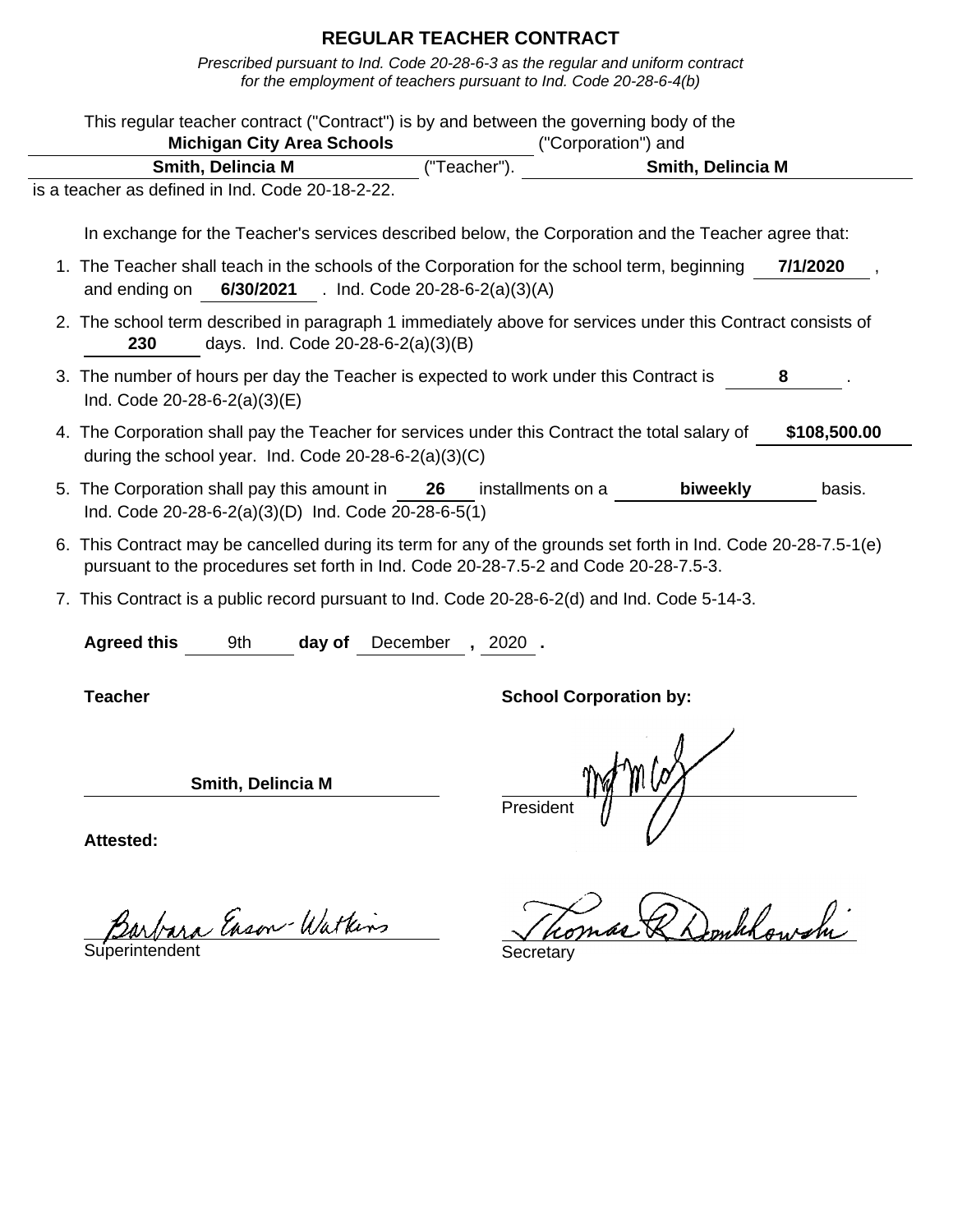Prescribed pursuant to Ind. Code 20-28-6-3 as the regular and uniform contract for the employment of teachers pursuant to Ind. Code 20-28-6-4(b)

| This regular teacher contract ("Contract") is by and between the governing body of the<br><b>Michigan City Area Schools</b>                                                                           |          |                   |                                         |             |
|-------------------------------------------------------------------------------------------------------------------------------------------------------------------------------------------------------|----------|-------------------|-----------------------------------------|-------------|
| Smith, Kristin R                                                                                                                                                                                      |          | ("Teacher")       | ("Corporation") and<br>Smith, Kristin R |             |
| is a teacher as defined in Ind. Code 20-18-2-22.                                                                                                                                                      |          |                   |                                         |             |
| In exchange for the Teacher's services described below, the Corporation and the Teacher agree that:                                                                                                   |          |                   |                                         |             |
|                                                                                                                                                                                                       |          |                   |                                         |             |
| 1. The Teacher shall teach in the schools of the Corporation for the school term, beginning<br>6/30/2021 . Ind. Code 20-28-6-2(a)(3)(A)<br>and ending on                                              |          |                   |                                         | 7/1/2019    |
| 2. The school term described in paragraph 1 immediately above for services under this Contract consists of<br>days. Ind. Code 20-28-6-2(a)(3)(B)<br>230                                               |          |                   |                                         |             |
| 3. The number of hours per day the Teacher is expected to work under this Contract is<br>Ind. Code $20-28-6-2(a)(3)(E)$                                                                               |          |                   |                                         | N/A         |
| 4. The Corporation shall pay the Teacher for services under this Contract the total salary of<br>during the school year. Ind. Code $20-28-6-2(a)(3)(C)$                                               |          |                   |                                         | \$92,500.00 |
| 5. The Corporation shall pay this amount in 26<br>Ind. Code 20-28-6-2(a)(3)(D) Ind. Code 20-28-6-5(1)                                                                                                 |          | installments on a | biweekly                                | basis.      |
| 6. This Contract may be cancelled during its term for any of the grounds set forth in Ind. Code 20-28-7.5-1(e)<br>pursuant to the procedures set forth in Ind. Code 20-28-7.5-2 and Code 20-28-7.5-3. |          |                   |                                         |             |
| 7. This Contract is a public record pursuant to Ind. Code 20-28-6-2(d) and Ind. Code 5-14-3.                                                                                                          |          |                   |                                         |             |
| <b>Agreed this</b><br>9th<br>day of                                                                                                                                                                   | December | $, 2020$ .        |                                         |             |
| <b>Teacher</b>                                                                                                                                                                                        |          |                   | <b>School Corporation by:</b>           |             |
| Smith, Kristin R                                                                                                                                                                                      |          | President         |                                         |             |
| <b>Attested:</b>                                                                                                                                                                                      |          |                   |                                         |             |

Tomas & Donklowshi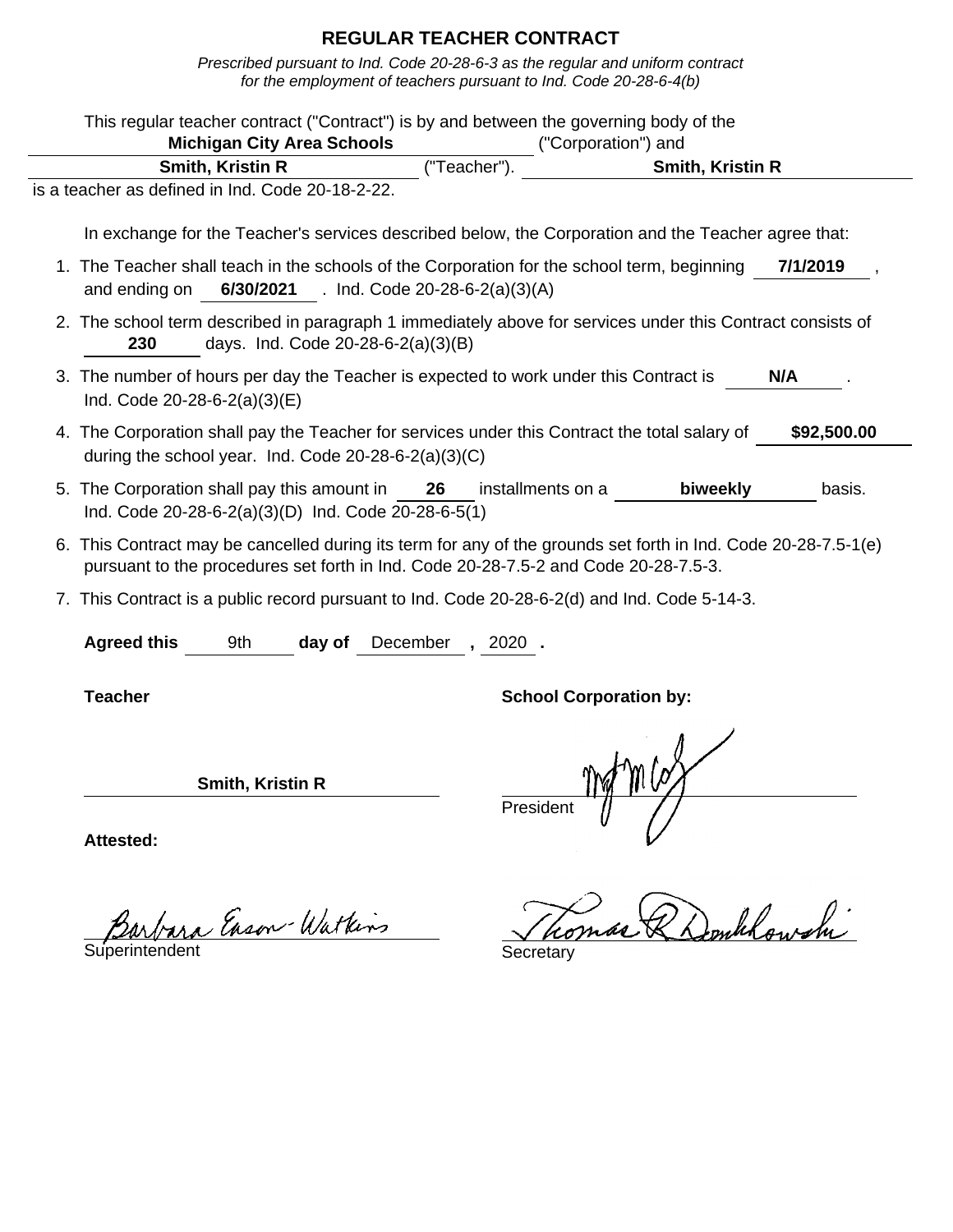Prescribed pursuant to Ind. Code 20-28-6-3 as the regular and uniform contract for the employment of teachers pursuant to Ind. Code 20-28-6-4(b)

| This regular teacher contract ("Contract") is by and between the governing body of the                                                                                                                |                                          |             |                               |                 |             |
|-------------------------------------------------------------------------------------------------------------------------------------------------------------------------------------------------------|------------------------------------------|-------------|-------------------------------|-----------------|-------------|
|                                                                                                                                                                                                       | <b>Michigan City Area Schools</b>        |             | ("Corporation") and           |                 |             |
| Snyder, Lucas H                                                                                                                                                                                       |                                          | ("Teacher") |                               | Snyder, Lucas H |             |
| is a teacher as defined in Ind. Code 20-18-2-22.                                                                                                                                                      |                                          |             |                               |                 |             |
| In exchange for the Teacher's services described below, the Corporation and the Teacher agree that:                                                                                                   |                                          |             |                               |                 |             |
| 1. The Teacher shall teach in the schools of the Corporation for the school term, beginning<br>and ending on                                                                                          | 6/30/2021 . Ind. Code 20-28-6-2(a)(3)(A) |             |                               |                 | 7/1/2020    |
| 2. The school term described in paragraph 1 immediately above for services under this Contract consists of<br>230                                                                                     | days. Ind. Code 20-28-6-2(a)(3)(B)       |             |                               |                 |             |
| 3. The number of hours per day the Teacher is expected to work under this Contract is<br>Ind. Code 20-28-6-2(a)(3)(E)                                                                                 |                                          |             |                               |                 | 8           |
| 4. The Corporation shall pay the Teacher for services under this Contract the total salary of<br>during the school year. Ind. Code 20-28-6-2(a)(3)(C)                                                 |                                          |             |                               |                 | \$92,000.00 |
| 5. The Corporation shall pay this amount in 26<br>Ind. Code 20-28-6-2(a)(3)(D) Ind. Code 20-28-6-5(1)                                                                                                 |                                          |             | installments on a             | biweekly        | basis.      |
| 6. This Contract may be cancelled during its term for any of the grounds set forth in Ind. Code 20-28-7.5-1(e)<br>pursuant to the procedures set forth in Ind. Code 20-28-7.5-2 and Code 20-28-7.5-3. |                                          |             |                               |                 |             |
| 7. This Contract is a public record pursuant to Ind. Code 20-28-6-2(d) and Ind. Code 5-14-3.                                                                                                          |                                          |             |                               |                 |             |
| <b>Agreed this</b><br>9th                                                                                                                                                                             | day of                                   | December    | ,2020.                        |                 |             |
| <b>Teacher</b>                                                                                                                                                                                        |                                          |             | <b>School Corporation by:</b> |                 |             |
| Snyder, Lucas H                                                                                                                                                                                       |                                          |             | President                     |                 |             |
| Attested:                                                                                                                                                                                             |                                          |             |                               |                 |             |

Barbara Enson-Watkins Jho.

Tomas & Donklowshi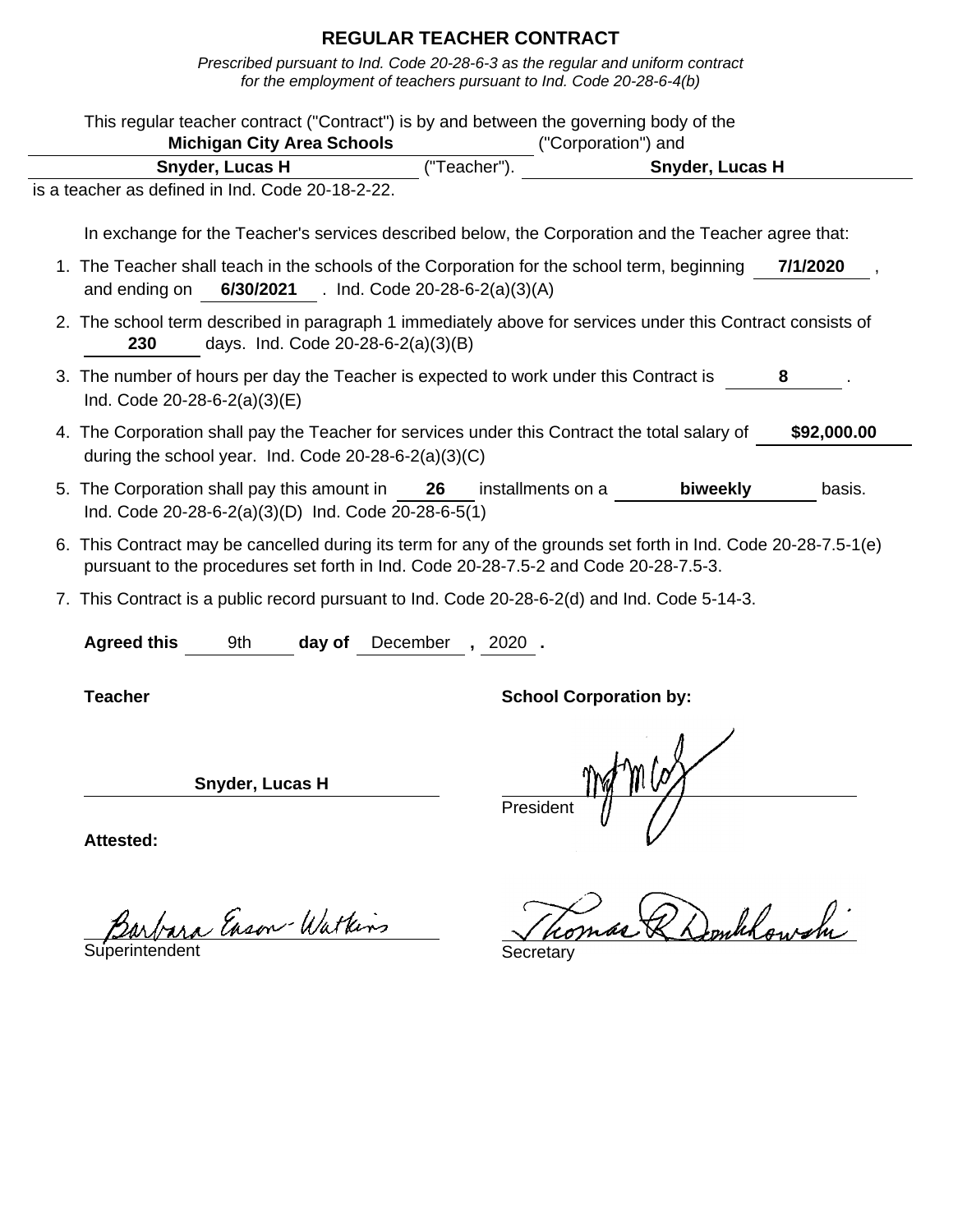Prescribed pursuant to Ind. Code 20-28-6-3 as the regular and uniform contract for the employment of teachers pursuant to Ind. Code 20-28-6-4(b)

| This regular teacher contract ("Contract") is by and between the governing body of the<br><b>Michigan City Area Schools</b>                                                                           |                         | ("Corporation") and           |             |
|-------------------------------------------------------------------------------------------------------------------------------------------------------------------------------------------------------|-------------------------|-------------------------------|-------------|
| <b>St Germain, Brett</b>                                                                                                                                                                              | ("Teacher")             | <b>St Germain, Brett</b>      |             |
| is a teacher as defined in Ind. Code 20-18-2-22.                                                                                                                                                      |                         |                               |             |
| In exchange for the Teacher's services described below, the Corporation and the Teacher agree that:                                                                                                   |                         |                               |             |
| 1. The Teacher shall teach in the schools of the Corporation for the school term, beginning<br>and ending on 6/30/2021 . Ind. Code 20-28-6-2(a)(3)(A)                                                 |                         |                               | 7/1/2019    |
| 2. The school term described in paragraph 1 immediately above for services under this Contract consists of<br>215<br>days. Ind. Code 20-28-6-2(a)(3)(B)                                               |                         |                               |             |
| 3. The number of hours per day the Teacher is expected to work under this Contract is<br>Ind. Code $20-28-6-2(a)(3)(E)$                                                                               |                         |                               | N/A         |
| 4. The Corporation shall pay the Teacher for services under this Contract the total salary of<br>during the school year. Ind. Code 20-28-6-2(a)(3)(C)                                                 |                         |                               | \$82,110.00 |
| 5. The Corporation shall pay this amount in<br>Ind. Code 20-28-6-2(a)(3)(D) Ind. Code 20-28-6-5(1)                                                                                                    | 26<br>installments on a | biweekly                      | basis.      |
| 6. This Contract may be cancelled during its term for any of the grounds set forth in Ind. Code 20-28-7.5-1(e)<br>pursuant to the procedures set forth in Ind. Code 20-28-7.5-2 and Code 20-28-7.5-3. |                         |                               |             |
| 7. This Contract is a public record pursuant to Ind. Code 20-28-6-2(d) and Ind. Code 5-14-3.                                                                                                          |                         |                               |             |
| <b>Agreed this</b><br>9th<br>day of                                                                                                                                                                   | December, 2020.         |                               |             |
| <b>Teacher</b>                                                                                                                                                                                        |                         | <b>School Corporation by:</b> |             |
| <b>St Germain, Brett</b>                                                                                                                                                                              | President               |                               |             |

Barbara Enson Watkins Tho.

Tomas & Donklowshi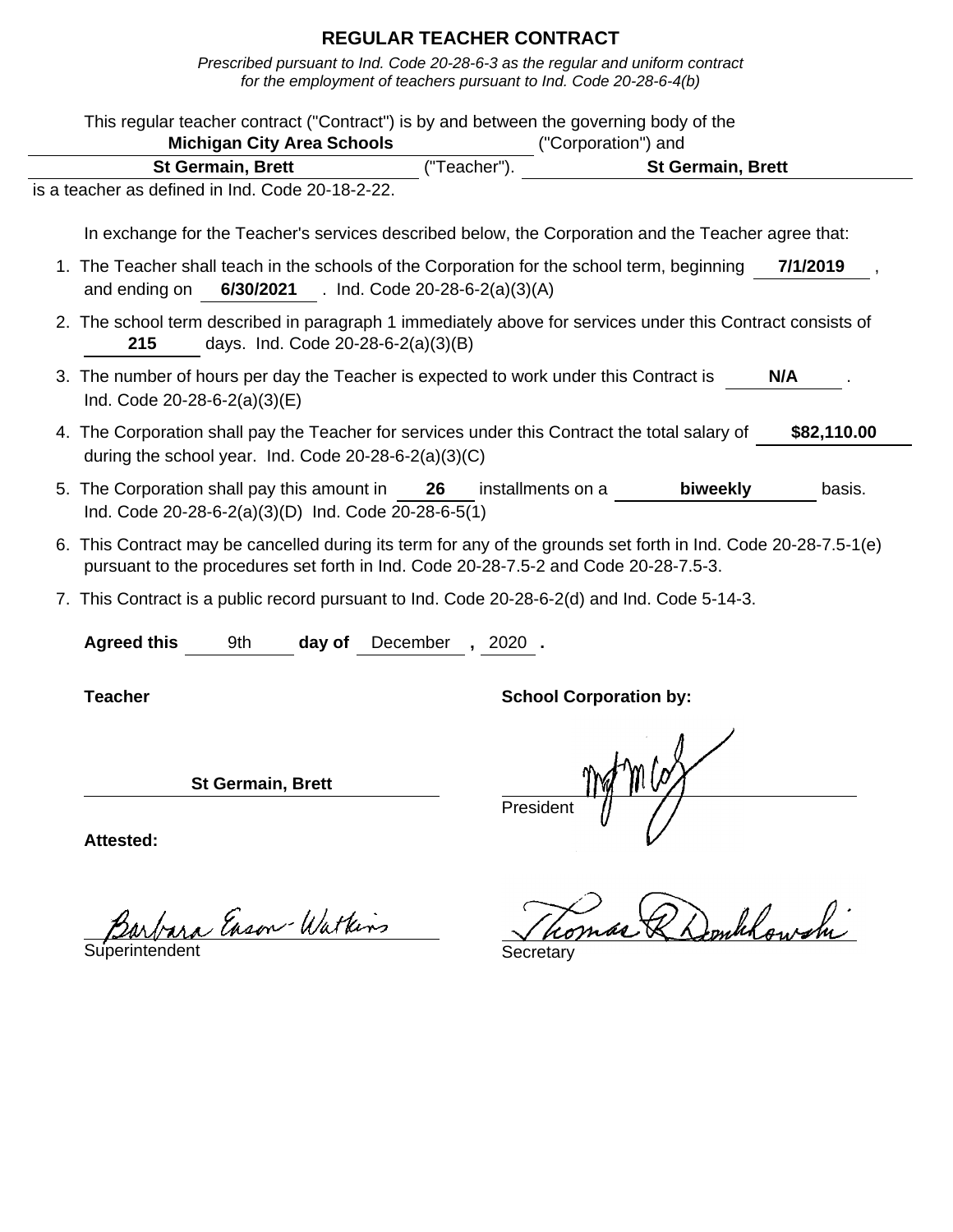Prescribed pursuant to Ind. Code 20-28-6-3 as the regular and uniform contract for the employment of teachers pursuant to Ind. Code 20-28-6-4(b)

| This regular teacher contract ("Contract") is by and between the governing body of the                                                                                                                | <b>Michigan City Area Schools</b>        |        |    |                 | ("Corporation") and           |                    |             |
|-------------------------------------------------------------------------------------------------------------------------------------------------------------------------------------------------------|------------------------------------------|--------|----|-----------------|-------------------------------|--------------------|-------------|
|                                                                                                                                                                                                       | Stachowiak, Tara J                       |        |    | ("Teacher")     |                               | Stachowiak, Tara J |             |
| is a teacher as defined in Ind. Code 20-18-2-22.                                                                                                                                                      |                                          |        |    |                 |                               |                    |             |
| In exchange for the Teacher's services described below, the Corporation and the Teacher agree that:                                                                                                   |                                          |        |    |                 |                               |                    |             |
| 1. The Teacher shall teach in the schools of the Corporation for the school term, beginning<br>and ending on                                                                                          | 6/30/2020 . Ind. Code 20-28-6-2(a)(3)(A) |        |    |                 |                               |                    | 1/6/2020    |
| 2. The school term described in paragraph 1 immediately above for services under this Contract consists of<br>110                                                                                     | days. Ind. Code 20-28-6-2(a)(3)(B)       |        |    |                 |                               |                    |             |
| 3. The number of hours per day the Teacher is expected to work under this Contract is<br>Ind. Code 20-28-6-2(a)(3)(E)                                                                                 |                                          |        |    |                 |                               |                    | 8           |
| 4. The Corporation shall pay the Teacher for services under this Contract the total salary of<br>during the school year. Ind. Code $20-28-6-2(a)(3)(C)$                                               |                                          |        |    |                 |                               |                    | \$71,400.00 |
| 5. The Corporation shall pay this amount in<br>Ind. Code 20-28-6-2(a)(3)(D) Ind. Code 20-28-6-5(1)                                                                                                    |                                          |        | 26 |                 | installments on a             | biweekly           | basis.      |
| 6. This Contract may be cancelled during its term for any of the grounds set forth in Ind. Code 20-28-7.5-1(e)<br>pursuant to the procedures set forth in Ind. Code 20-28-7.5-2 and Code 20-28-7.5-3. |                                          |        |    |                 |                               |                    |             |
| 7. This Contract is a public record pursuant to Ind. Code 20-28-6-2(d) and Ind. Code 5-14-3.                                                                                                          |                                          |        |    |                 |                               |                    |             |
| <b>Agreed this</b>                                                                                                                                                                                    | 9th                                      | day of |    | December, 2020. |                               |                    |             |
| <b>Teacher</b>                                                                                                                                                                                        |                                          |        |    |                 | <b>School Corporation by:</b> |                    |             |
|                                                                                                                                                                                                       | Stachowiak, Tara J                       |        |    | Presiden        |                               |                    |             |
| Attactad:                                                                                                                                                                                             |                                          |        |    |                 |                               |                    |             |

Barbara Enson-Watkins Secretary

Tomas & Donklowshi